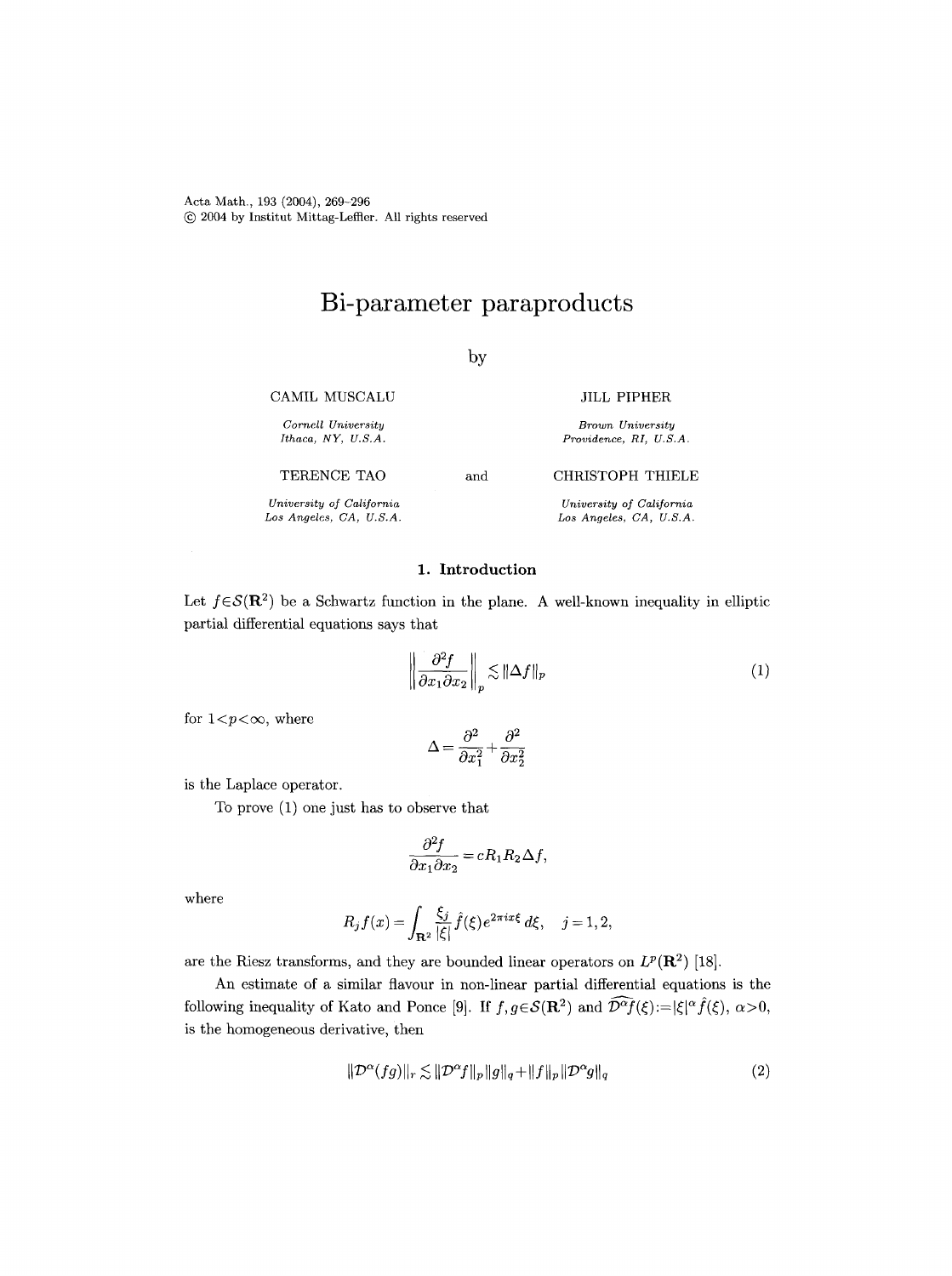# for  $1 < p, q \le \infty$ ,  $1/r = 1/p + 1/q$  and  $0 < r < \infty$ .

Heuristically, if f oscillates more rapidly than  $g$ , then  $g$  is essentially constant with respect to f, and so  $\mathcal{D}^{\alpha}(fg)$  behaves like  $(\mathcal{D}^{\alpha}f)g$ . Similarly, if g oscillates more rapidly than f, then one expects  $\mathcal{D}^{\alpha}(fg)$  to be like  $f(\mathcal{D}^{\alpha}g)$ , and this is why there are two terms on the right-hand side of (2). In order to make this argument rigorous, one needs to recall the classical Coifman-Meyer theorem [7], [11], [13]. Let m be a bounded function on  $\mathbb{R}^4$ , smooth away from the origin and satisfying

$$
|\partial^{\beta}m(\gamma)| \lesssim \frac{1}{|\gamma|^{|\beta|}}\tag{3}
$$

for sufficiently many  $\beta$ . Denote by  $T_m(f, g)$  the bilinear operator defined by

$$
T_m(f,g)(x) = \int_{\mathbf{R}^4} m(\xi,\eta) \hat{f}(\xi) \hat{g}(\eta) e^{2\pi ix(\xi+\eta)} d\xi d\eta.
$$
 (4)

Then,  $T_m$  maps  $L^p \times L^q \to L^r$  as long as  $1 < p, q \leq \infty$ ,  $1/r = 1/p + 1/q$  and  $0 < r < \infty$ .

This operator takes care of the inequality (2) in essentially the same way in which the Riesz transforms take care of (1). The details will be presented later on in the appendix (see also  $[9]$ ).

But sometimes (see [10]) in non-linear partial differential equations one faces the situation when a partial differential operator such as

$$
(\mathcal{D}_1^{\alpha}\mathcal{D}_2^{\beta}f)^{\widehat{}}(\xi_1,\xi_2):=|\xi_1|^{\alpha}|\xi_2|^{\beta}f(\xi_1,\xi_2),\quad \alpha,\beta>0,
$$

acts on a nonlinear expression such as the product of two functions. It is therefore natural to ask if there is an inequality analogous to (2) for these operators. The obvious candidate, according to the same heuristics, is the inequality

$$
\|\mathcal{D}_1^{\alpha}\mathcal{D}_2^{\beta}(fg)\|_r \lesssim \|\mathcal{D}_1^{\alpha}\mathcal{D}_2^{\beta}f\|_p \|g\|_q + \|f\|_p \|\mathcal{D}_1^{\alpha}\mathcal{D}_2^{\beta}g\|_q + \|\mathcal{D}_1^{\alpha}f\|_p \|\mathcal{D}_2^{\beta}g\|_q + \|\mathcal{D}_1^{\alpha}g\|_p \|\mathcal{D}_2^{\beta}f\|_q. \tag{5}
$$

If one tries to prove it, one realizes that one needs to understand bilinear operators whose symbols satisfy estimates of the form

$$
|\partial_{\xi_1}^{\alpha_1} \partial_{\xi_2}^{\alpha_2} \partial_{\eta_1}^{\beta_1} \partial_{\eta_2}^{\beta_2} m(\xi, \eta)| \lesssim \frac{1}{|(\xi_1, \eta_1)|^{\alpha_1 + \beta_1}} \frac{1}{|(\xi_2, \eta_2)|^{\alpha_2 + \beta_2}}.
$$
 (6)

Clearly, the class of symbols verifying (6) is strictly wider than the class of symbols satisfying  $(3)$ . These new m's behave as if they were products of two homogeneous symbols of type (3), one of the variables  $(\xi_1, \eta_1)$  and the other of the variables  $(\xi_2, \eta_2)$ .

The main task of the present paper is to prove  $L^p$ -estimates for such operators in this more delicate product setting. Our main theorem is the following result: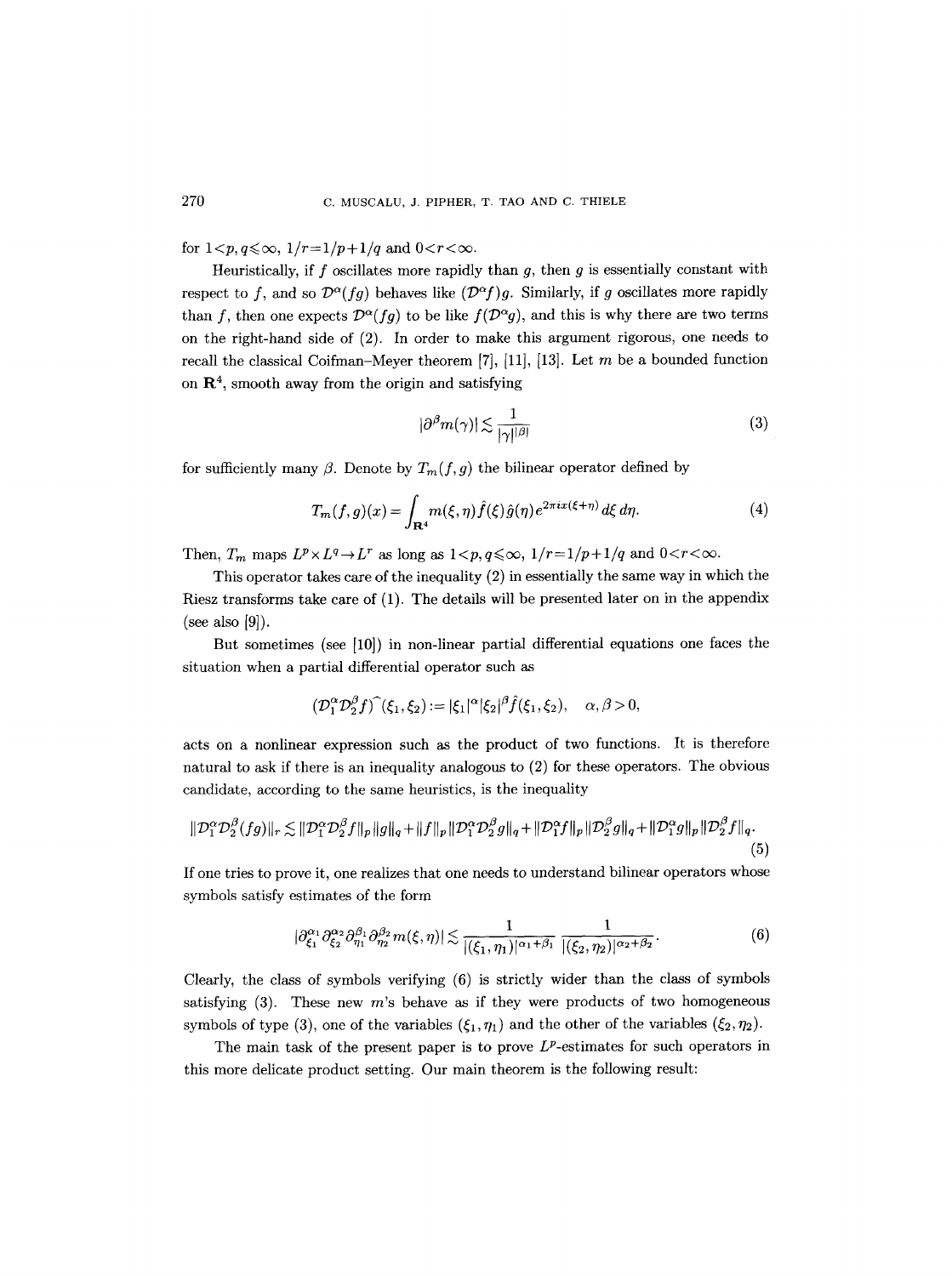THEOREM 1.1. *If m is a symbol in*  $\mathbb{R}^4$  *satisfying* (6), *then the bilinear operator*  $T_m$ *defined by* (4) *maps*  $L^p \times L^q \to L^r$  *as long as*  $1 < p, q \leq \infty$ ,  $1/r = 1/p + 1/q$  *and*  $0 < r < \infty$ .

It will be clear from the proof of the theorem that the n-linear analogue of this result is also true (see  $\S 8$  for a precise statement). Particular cases of this theorem have been considered by Journé (see  $[8]$  and also  $[3]$ ), who proved that in the situation of tensor products of two generic paraproducts, one has  $L^2 \times L^{\infty} \to L^2$  estimates. Our approach is different from his and is based on arguments with a strong geometric structure. The reader will notice that part of the difficulties of the general case comes from the fact that there is no analogue of the classical Calderón-Zygmund decomposition in this biparameter framework, and so the standard argument [7], [11], [13] used to prove such estimates has to be changed.

The paper is organized as follows. In the next section, we discretize our operator and reduce it to a bi-parameter general paraproduct. In the third section we present a new proof of the classical one-parameter case. This technique will be very helpful to handle an error term later on in §6. §§4, 5 and 6 are devoted to the proof of our main theorem (Theorem 1.1).  $\S7$  contains a counterexample to the boundedness of the double bilinear Hilbert transform, and then, the paper ends with some further comments and open questions. In the appendix we explain how Theorem 1.1 implies inequality (5).

*Acknowledgement.* We would like to express our thanks to Carlos Kenig for valuable conversations and to the referees for their suggestions, which improved the presentation of the paper.

The first two authors were partially supported by NSF grants. The third author is a Clay Prize Fellow and is partially supported by a Packard Foundation grant. The fourth author was partially supported by the NSF grants DMS 9985572 and DMS 9970469.

## **2. Reduction to bi-parameter paraproducts**

In order to understand the operator  $T_m$ , the plan is to carve it into smaller pieces well adapted to its bi-parameter structure. First, by writing the characteristic functions of the planes  $({\xi_1}, {\eta_1})$  and  $({\xi_2}, {\eta_2})$  as finite sums of smoothed versions of characteristic functions of cones of the form  $\{(\xi, \eta): |\xi| \leq C|\eta|\}$  or  $\{(\xi, \eta): |\xi| \geq C|\eta|\}$ , we decompose our operator into a finite sum of several parts. Since all the operators obtained in this decomposition can be treated in the same way, we will discuss in detail only one of them, which will be carefully defined below (in fact, as the reader will notice, the only difference between any arbitrary case and the one we will explain here is that the functions MM, SS, MS and SM defined in  $\S2$  have to be moved around).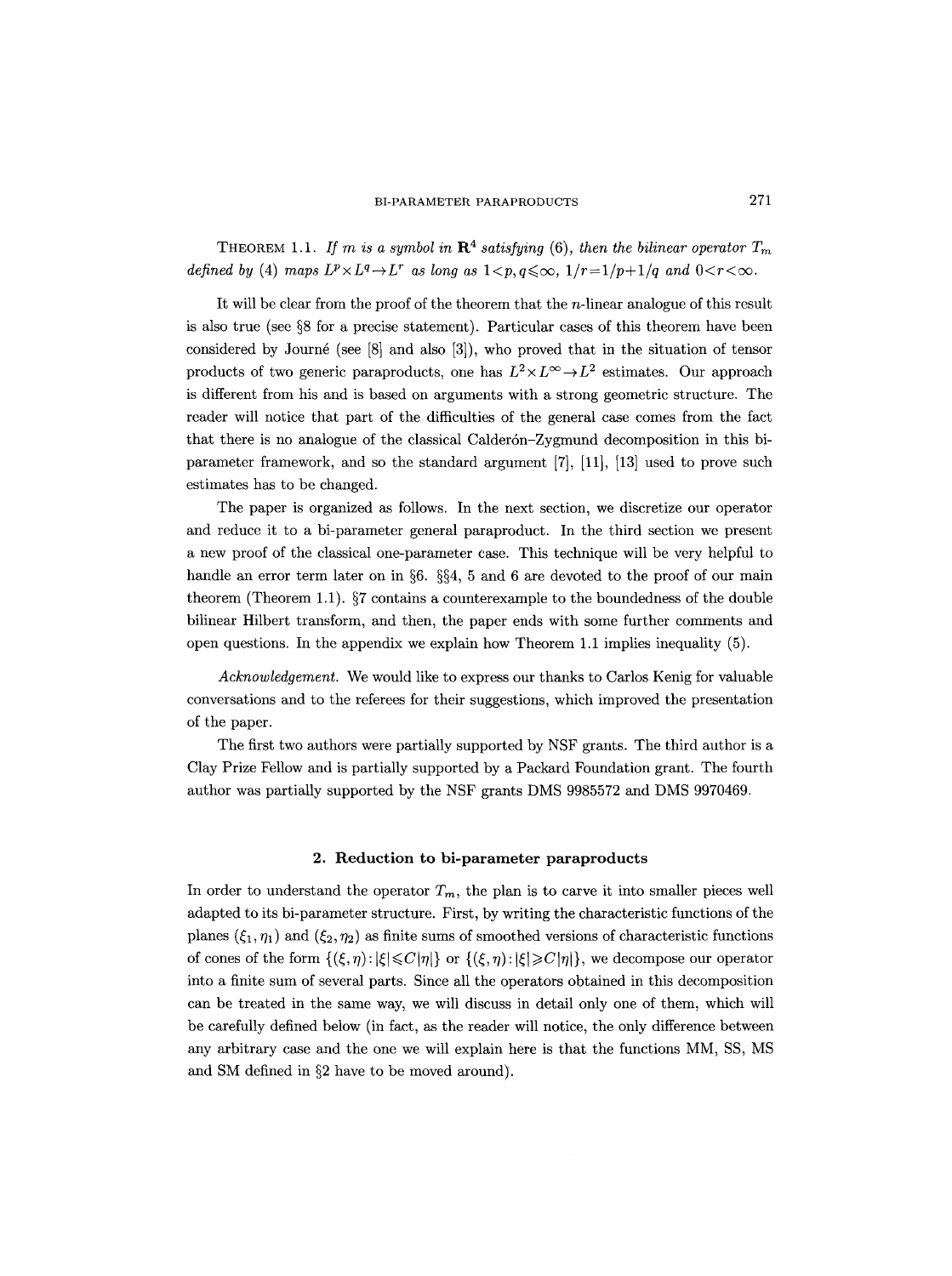Let  $\phi$  and  $\psi$  be two Schwartz bumps on [0, 1], symmetric with respect to the origin and such that supp $\hat{\phi}\subseteq\left[-\frac{1}{4}, \frac{1}{4}\right]$  and supp $\hat{\psi}\subseteq\left[\frac{3}{4}, \frac{5}{4}\right]$ . Recall the translation and dilation operators  $\tau_h$  and  $D_\lambda^p$  given by

$$
\tau_h f(x) = f(x - h),
$$
  

$$
D_{\lambda}^p f(x) = \lambda^{-1/p} f(\lambda^{-1} x),
$$

and then define

$$
C'(\xi_1,\eta_1)=\int_{\mathbf{R}}D^{\infty}_{2^{k'}}\hat{\phi}(\xi_1)D^{\infty}_{2^{k'}}\hat{\psi}(\eta_1)\,dk'
$$

**and** 

$$
C''(\xi_2,\eta_2) = \int_{\mathbf{R}} D^{\infty}_{2^{k''}} \hat{\psi}(\xi_2) D^{\infty}_{2^{k''}} \hat{\phi}(\eta_2) \, dk''.
$$

As we said, we will now study the operator whose symbol is  $mC'C''$ . It can be written  $a<sub>s</sub>$ 

$$
T_{mC'C''}(f_1, f_2)(x) = \int_{\mathbf{R}^6} m(\xi, \eta) D_{2k'}^{\infty} \hat{\phi}(\xi_1) D_{2k'}^{\infty} \hat{\psi}(\eta_1) D_{2k''}^{\infty} \hat{\psi}(\xi_2) D_{2k''}^{\infty} \hat{\phi}(\eta_2)
$$
  

$$
\times \hat{f}_1(\xi_1, \xi_2) \hat{f}_2(\eta_1, \eta_2) e^{2\pi i x (\xi + \eta)} d\xi d\eta d\kappa' d\kappa''
$$
  

$$
= \int_{\mathbf{R}^6} m(\xi, \eta) \hat{\Phi}_{1, k', k''}(\xi_1, \xi_2) \hat{\Phi}_{2, k', k''}(\eta_1, \eta_2)
$$
  

$$
\times \hat{f}_1(\xi_1, \xi_2) \hat{f}_2(\eta_1, \eta_2) e^{2\pi i x (\xi + \eta)} d\xi d\eta d\kappa' d\kappa''
$$
  

$$
= \int_{\mathbf{R}^6} m(\xi, \eta) (f_1 * \Phi_{1, k', k''})^{\hat{}}(\xi) (f_2 * \Phi_{2, k', k''})^{\hat{}}(\eta) e^{2\pi i x (\xi + \eta)} d\xi d\eta d\kappa' d\kappa'',
$$

 $\text{where }\Phi_{1,k',k''}\!:=\!D^1_{2^{-k'}}\phi\!\otimes\! D^1_{2^{-k''}}\psi\text{ and }\Phi_{2,k',k''}\!:=\!D^1_{2^{-k'}}\psi\!\otimes\! D^1_{2^{-k''}}\phi.$ In particular, the trilinear form

$$
\Lambda_{mC'C''}(f_1, f_2, f_3) := \int_{\mathbf{R}^2} T_{mC'C''}(f_1, f_2)(x) f_3(x) dx
$$

associated to it can be written as

$$
\int_{\xi+\eta+\gamma=0} m_{k',k''}(\xi,\eta,\gamma)(f_1*\Phi_{1,k',k''})^{\widehat{}}(\xi)
$$
\n
$$
\times (f_2*\Phi_{2,k',k''})^{\widehat{}}(\eta)(f_3*\Phi_{3,k',k''})^{\widehat{}}(\gamma) d\xi d\eta d\gamma dk'dk'',
$$
\n(7)

where  $\Phi_{3,k',k''} := D^1_{2^{-k'}} \psi' \otimes D^1_{2^{-k''}} \psi'$  and  $\psi'$  is again a Schwartz function such that  $\text{supp }\hat{\psi}' \subseteq \left[-\frac{7}{4},-\frac{1}{4}\right]$  and  $\hat{\psi}'=1$  on  $\left[-\frac{3}{2},-\frac{1}{2}\right]$ , while  $m_{k',k''}(\xi,\eta,\gamma)=m(\xi,\eta)\lambda_{k',k''}(\xi,\eta,\gamma),$ where  $\lambda_{k',k''}(\xi, \eta, \gamma)$  is a smooth function supported on

$$
2 \operatorname{supp}(\widehat{\Phi}_{1,k^{\prime},k^{\prime\prime}}(\xi)\widehat{\Phi}_{2,k^{\prime},k^{\prime\prime}}(\eta)\widehat{\Phi}_{3,k^{\prime},k^{\prime\prime}}(\gamma)),
$$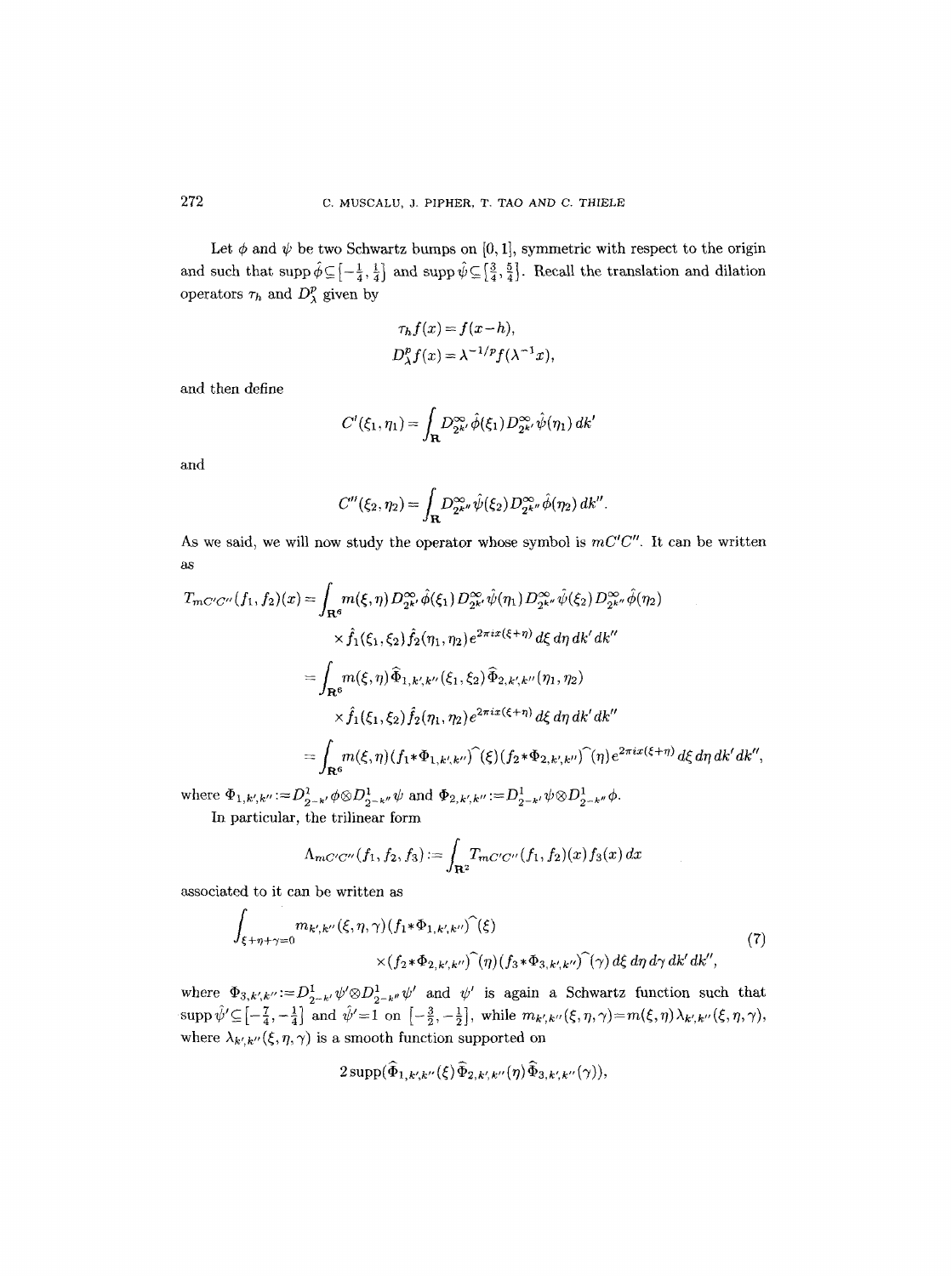which equals 1 on  $\text{supp}(\widehat{\Phi}_{1,k',k''}(\xi)\widehat{\Phi}_{2,k',k''}(\eta)\widehat{\Phi}_{3,k',k''}(\gamma)).$ 

Then, we write (7) as

$$
\int_{\mathbf{R}^{10}} \widetilde{m}_{k',k''}((n'_1, n''_1), (n'_2, n''_2), (n'_3, n''_3))
$$
\n
$$
\times \prod_{j=1}^3 (f_j \ast \Phi_{j,k',k''})((x', x'') - (n'_j, n''_j)) dn'_j dn''_j dx' dx'' dk' dk''
$$
\n
$$
= \int_{\mathbf{R}^{10}} 2^{-4k'} 2^{-4k''} \widetilde{m}_{k',k''}((2^{-k'} n'_1, 2^{-k''} n''_1), (2^{-k'} n'_2, 2^{-k''} n''_2), (2^{-k'} n'_3, 2^{-k''} n''_3))
$$
\n
$$
\times \prod_{j=1}^3 (f_j \ast \Phi_{j,k',k''})((2^{-k'} x', 2^{-k''} x'') - (2^{-k'} n'_j, 2^{-k''} n''_j)) dn'_j dn''_j dx' dx'' dk' dk''
$$
\n
$$
= \int_{\mathbf{R}^{10}} 2^{-3k'} 2^{-3k''} \widetilde{m}_{k',k''}((2^{-k'} n'_1, 2^{-k''} n''_1), (2^{-k'} n'_2, 2^{-k''} n''_2), (2^{-k'} n'_3, 2^{-k''} n''_3))
$$
\n
$$
\times 2^{k''/2} 2^{k''/2} \prod_{j=1}^3 \langle f_j, \Phi_{j,\vec{k},\vec{x},\vec{n}_j} \rangle d\vec{n}_j d\vec{x} d\vec{k},
$$

where

$$
\Phi_{j,\vec{k},\vec{x},\vec{n}_j} := 2^{-k'/2} 2^{-k''/2} \tau_{(2^{-k'}x',2^{-k''}x'')-(2^{-k'}n'_j,2^{-k''}n''_j)} \Phi_{j,k',k''}.
$$

Notice that our functions  $\Phi_{j,\vec{k},\vec{x},\vec{n}_j}$  are now  $L^2(\mathbf{R}^2)$ -normalized. The above expression can be discretized as

$$
\sum_{(\vec{n}_1,\vec{n}_2,\vec{n}_3,\vec{k},\vec{l})\in\mathbf{Z}^{10}} \Lambda_{\vec{n}_1,\vec{n}_2,\vec{n}_3,\vec{k},\vec{l}}(f_1,f_2,f_3),\tag{8}
$$

where

$$
\Lambda_{\vec{n}_1, \vec{n}_2, \vec{n}_3, \vec{k}, \vec{l}}(f_1, f_2, f_3) := \int_{[0,1]^{10}} 2^{-3(k' + \varkappa')} 2^{-3(k'' + \varkappa'')} \widetilde{m}_{k' + \varkappa', k'' + \varkappa''}(\dots) \times 2^{(k' + \varkappa')/2} 2^{(k'' + \varkappa'')/2} \prod_{j=1}^3 \langle f_j, \Phi_{j, \vec{k} + \vec{\varkappa}, \vec{l} + \vec{\lambda}, \vec{n}_j + \vec{\nu}_j} \rangle d\vec{\nu}_j d\vec{\varkappa} d\vec{\lambda}.
$$

Consequently, the operator  $T_{mC'C''}(f_1, f_2)$  splits as

$$
T_{mC'C''}(f_1,f_2) = \sum_{(\vec{n}_1,\vec{n}_2,\vec{n}_3,\vec{k},\vec{l}\,)\in{\bf Z}^{10}} T_{\vec{n}_1,\vec{n}_2,\vec{n}_3,\vec{k},\vec{l}}(f_1,f_2),
$$

where  $T_{\vec{n}_1,\vec{n}_2,\vec{n}_3,\vec{k},\vec{l}}$  is the operator whose trilinear form is  $\Lambda_{\vec{n}_1,\vec{n}_2,\vec{n}_3,\vec{k},\vec{l}}$ . Clearly, by Fatou's lemma it is enough to prove estimates for the operator

$$
\sum_{\substack{(\vec{n}_1, \vec{n}_2, \vec{n}_3) \in \mathbf{Z}^6 \\ |\vec{k}|, |\vec{l}| < N}} T_{\vec{n}_1, \vec{n}_2, \vec{n}_3, \vec{k}, \vec{l}}(f_1, f_2),\tag{9}
$$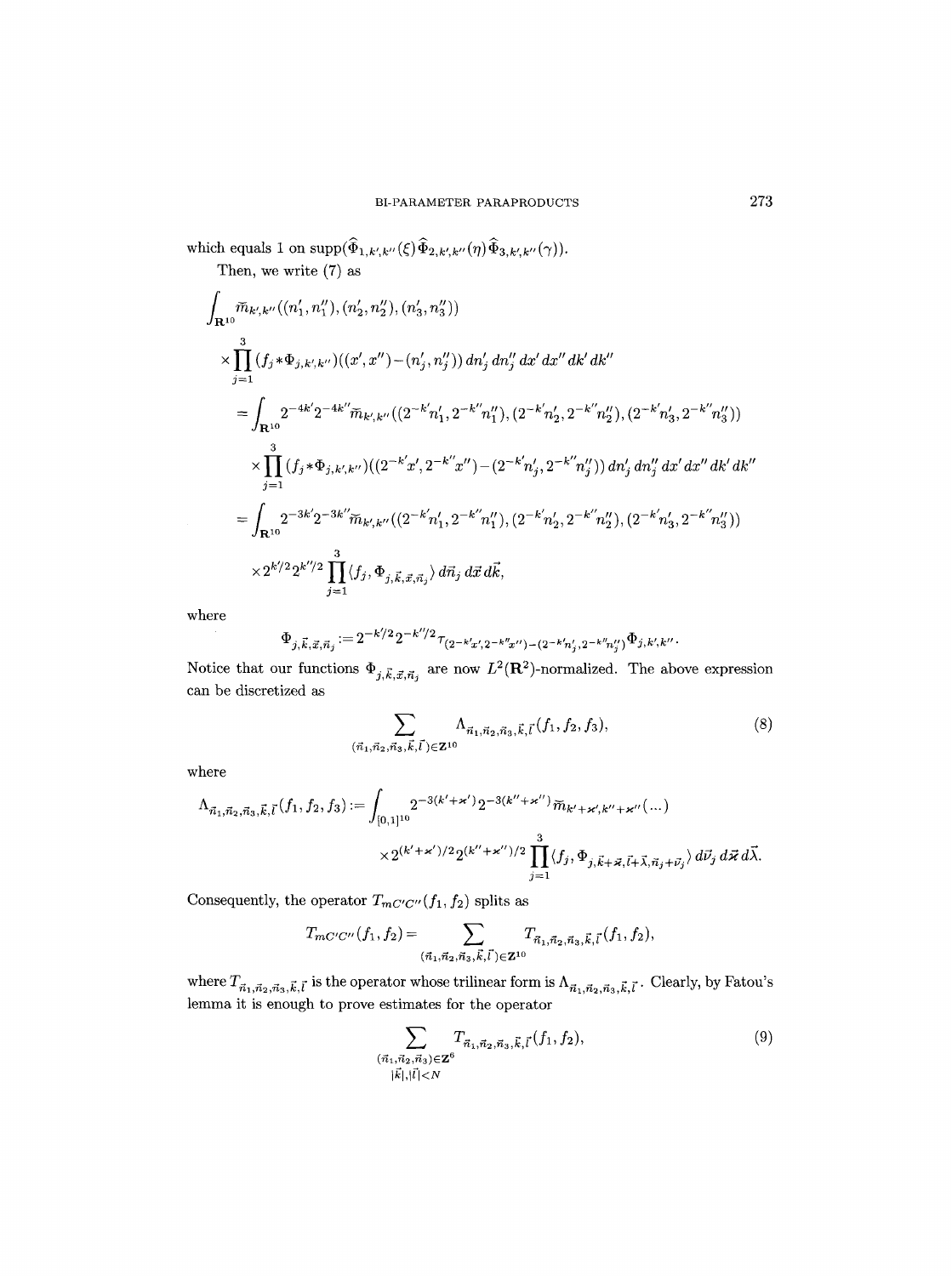as long as they are independent of the constant  $N$ . Now fix a large constant  $N$  and write (9) as

$$
\sum_{(\vec{n}_1,\vec{n}_2,\vec{n}_3)\in\mathbf{Z}^6} \bigg(\sum_{|\vec{k}|,|\vec{l}|
$$

We also observe that by using  $(6)$  and integrating by parts several times, we have

$$
|2^{-3k'}2^{-3k''}\widetilde{m}_{k',k''}((2^{-k'}n'_1,2^{-k''}n''_1),(2^{-k'}n'_2,2^{-k''}n''_2),(2^{-k'}n'_3,2^{-k''}n''_3))|
$$
  

$$
\lesssim \prod_{j=1}^3 \frac{1}{(1+|\vec{n}_j|)^M}
$$
 (11)

for M arbitrarily large.

We are going to prove explicitly that the operator

$$
\sum_{|\vec{k}|,|\vec{l}|(12)
$$

satisfies the required estimates. It will be clear from the proof and (11) that the same arguments give

$$
\left\| \sum_{|\vec{k}|,|\vec{l}| < N} T_{\vec{n}_1, \vec{n}_2, \vec{n}_3, \vec{k}, \vec{l}} \right\|_{L^p \times L^q \to L^r} \lesssim \prod_{j=1}^3 \frac{1}{(1+|\vec{n}_j|)^{100}} \left\| \sum_{|\vec{k}|,|\vec{l}| < N} T_{\vec{k}, \vec{l}} \right\|_{L^p \times L^q \to L^r}
$$
(13)

for any  $(\vec{n}_1,\vec{n}_2,\vec{n}_3)\in \mathbb{Z}^6$ . Together with (10) this would prove our desired estimates. It **is** therefore enough to deal with

$$
\sum_{|\vec{k}|,|\vec{l}| < N} T_{\vec{k},\vec{l}}(f_1,f_2).
$$

Fix now p and q, two numbers bigger than 1 and very close to 1. Let also  $f_1$  and  $f_2$  be such that  $\|f_1\|_p\!=\!\|f_2\|_q\!=\!1.$  We will show that

$$
\left\| \sum_{|\vec{k}|, |\vec{l}| < N} T_{\vec{k}, \vec{l}}(f_1, f_2) \right\|_{r, \infty} \lesssim 1,\tag{14}
$$

where  $1/r = 1/p + 1/q$ .

Using Lemma 5.4 in [1] and scaling invariance, it is enough to show that for every set  $E_3 \subseteq \mathbb{R}^2$ ,  $|E_3|=1$ , one can find a subset  $E'_3 \subseteq E_3$  with  $|E'_3| \sim 1$  and such that

$$
\left| \sum_{|\vec{k}|, |\vec{l}| < N} \Lambda_{\vec{k}, \vec{l}}(f_1, f_2, f_3) \right| \lesssim 1,\tag{15}
$$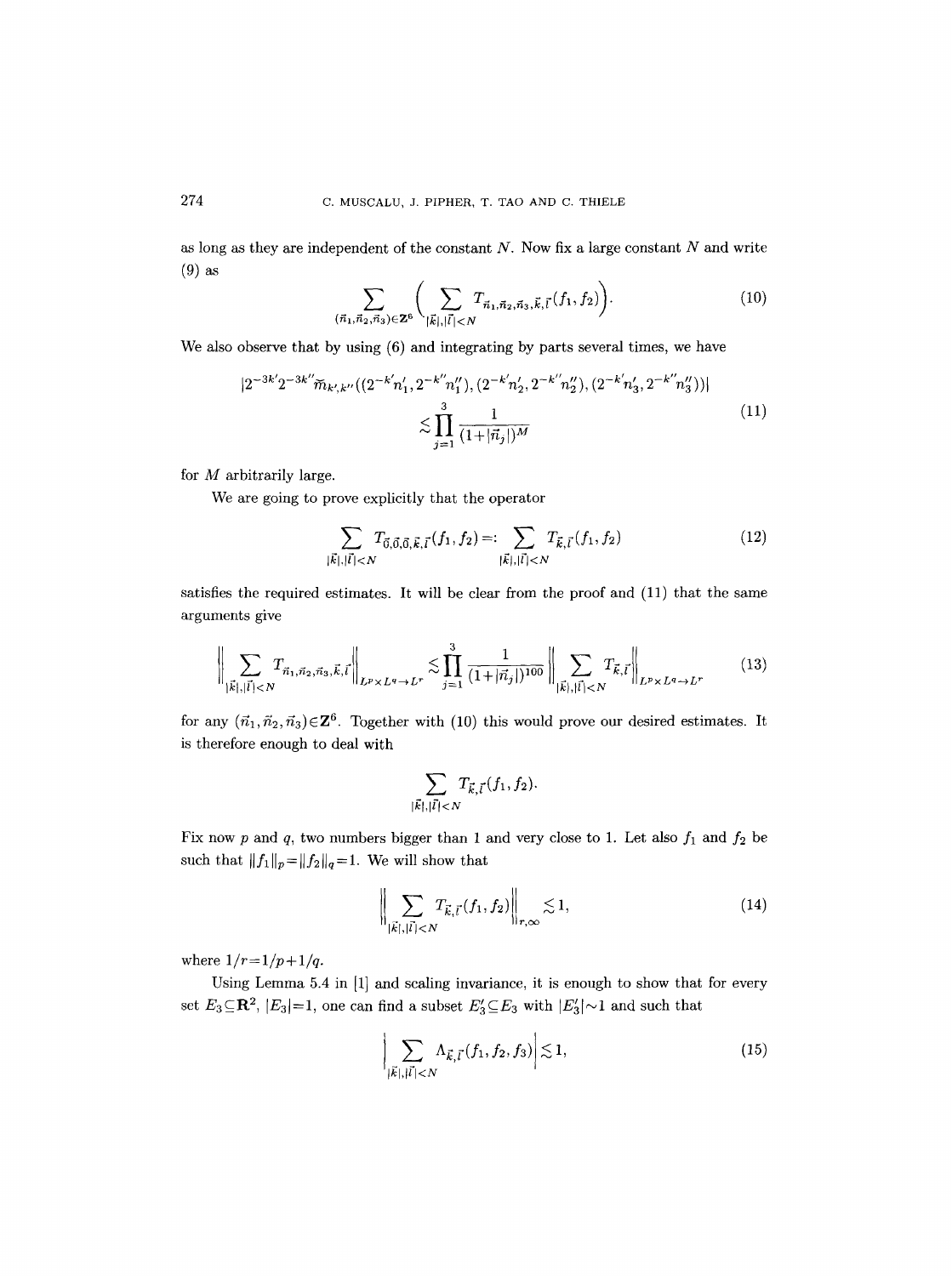where  $f_3:=\chi_{E_2}$ . If this is true, then by using the symmetry of our form, the symmetry of our arguments plus multilinear interpolation as in [14], we would complete the proof.

In order to construct the set  $E'_{3}$  we need to define the *maximal-square function* and the *square-maximal function as* follows.

For  $(x', x'') \in \mathbb{R}^2$  let

$$
\mathrm{MS}(f_1)(x',x'')\!:=\!\sup_{k',\ell'}\frac{1}{2^{-k_1'/2}}\,\bigg(\sum_{k'',\ell''}\sup_{\vec{\varkappa},\vec{\lambda},\vec{\nu}_1}\frac{|\langle f_1,\Phi_{1,\vec{k}+\vec{\varkappa},\vec{l}+\vec{\lambda},\vec{\nu_1}}\rangle|^2}{2^{-k''}}\,\mathbf{1}_{I_{k'',\ell''}}(x'')\bigg)^{\!\!1/2}\,\mathbf{1}_{I_{k',\ell'}}(x')
$$

and

$$
\mathrm{SM}(f_2)(x',x'') := \bigg( \sum_{k',l'} \frac{ \bigg( \sup_{k'',l''} \sup_{\vec{\varkappa},\vec{\lambda},\vec{\nu}_2} \frac{|\langle f_2, \Phi_{2,\vec{k}+\vec{\varkappa},\vec{l}+\vec{\lambda},\vec{\nu}_2}\rangle|}{2^{-k''/2}} \mathbf{1}_{I_{k'',l''}}(x'') \bigg)^2}{2^{-k'}} \mathbf{1}_{I_{k',l'}}(x') \bigg)^{\!1/2}.
$$

Then, we also define the *double square function,* 

$$
SS(f_3)(x',x'') := \bigg( \sum_{k',l',k'',l''} \sup_{\vec{\varkappa},\vec{\lambda},\vec{\nu}_3} \frac{|\langle f_3, \Phi_{3,\vec{k}+\vec{\varkappa},\vec{l}+\vec{\lambda},\vec{\nu}_3}\rangle|^2}{2^{-k'}2^{-k''}} 1_{I_{k',l'}}(x') 1_{I_{k'',l''}}(x'') \bigg)^{1/2},
$$

where in general,  $I_{k,l}$  is the dyadic interval  $2^{-k} [l, l+1]$ . Finally, we recall the bi-parameter Hardy-Littlewood maximal function

$$
\mathrm{MM}(g)(x', x'') \,{:=}\, \sup_{(x', x'') \in R} \frac{1}{|R|} \int_R |g(y', y'')| \, dy' \, dy'',
$$

where  $R$  ranges over all rectangles in the plane whose sides are parallel to the coordinate axes.

The reader should not worry too much about the presence of the suprema over  $\varkappa$ ,  $\lambda$ ,  $\nu_1$ ,  $\nu_2$  and  $\nu_3$  in the above definitions. They need to be there for some technical reasons, but their appearance is completely harmless from the point of view of the boundedness of the corresponding operators.

It is well known that both the bi-parameter maximal function MM and the double square function SS map  $L^p(\mathbf{R}^2)$  into  $L^p(\mathbf{R}^2)$  whenever  $1 < p < \infty$ , see [2].

Similarly, it is not difficult to observe, by using Fubini's theorem and the Fefferman-Stein inequality [5], that the operators MS and SM are also bounded on  $L^p(\mathbb{R}^2)$  if  $1 < p < \infty$  (first, one treats the SM-function iteratively, as we said, and then one simply observes that the MS-function is pointwise smaller than SM).

We then set

$$
\Omega_0 = \{x \in \mathbf{R}^2 : MS(f_1)(x) > C\} \cup \{x \in \mathbf{R}^2 : SM(f_2)(x) > C\}
$$
  

$$
\cup \{x \in \mathbf{R}^2 : MM(f_1)(x) > C\}
$$
  

$$
\cup \{x \in \mathbf{R}^2 : MM(f_2)(x) > C\}.
$$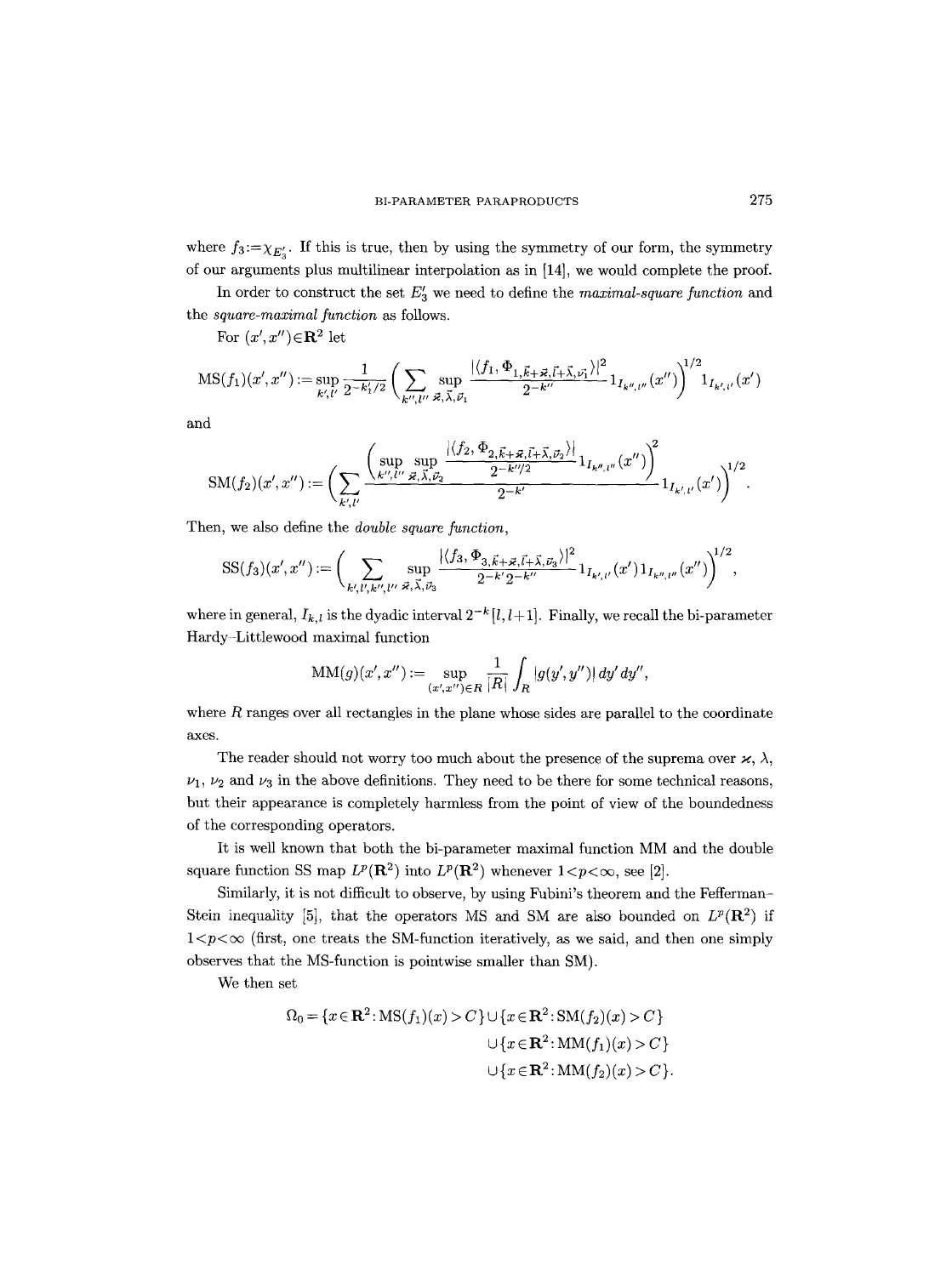Also, define

$$
\Omega = \left\{ x \in \mathbf{R}^2 : \text{MM}(1_{\Omega_0})(x) > \frac{1}{100} \right\} \tag{16}
$$

and finally

$$
\widetilde{\Omega} = \{x \in \mathbf{R}^2 \colon \mathbf{MM}(1_{\Omega})(x) > \frac{1}{2}\}.
$$

Clearly, we have  $|\tilde{\Omega}| < \frac{1}{2}$ , if C is a big enough constant, which we fix from now on. Then, we define  $E_3:=E_3\setminus \tilde{\Omega}=E_3\cap \tilde{\Omega}^c$  and observe that  $|E_3'|\sim 1$ .

Since the form  $\sum_{|\vec{k}|, |\vec{l}| < N} \Lambda_{\vec{k}, \vec{l}}(f_1, f_2, f_3)$  is an average of some other forms depending on the parameters  $(\vec{x}, \vec{\lambda}, \vec{\nu}_1, \vec{\nu}_2, \vec{\nu}_3) \in [0, 1]^{10}$ , it is enough to prove our inequality (15) for each of them, uniformly with respect to  $(\vec{x}, \vec{\lambda}, \vec{\nu}_1, \vec{\nu}_2, \vec{\nu}_3)$ . We will do this in the particular case when all these parameters are zero, but the same argument works in general. In this case, we prefer to change our notation and write the corresponding form as

$$
\Lambda_{\vec{P}}(f_1, f_2, f_3) = \int_{\mathbf{R}^2} \Pi_{\vec{P}}(f_1, f_2)(x) f_3(x) dx
$$
  
= 
$$
\sum_{\vec{P} \in \vec{P}} \frac{1}{|I_{\vec{P}}|^{1/2}} \langle f_1, \Phi_{\vec{P}_1} \rangle \langle f_2, \Phi_{\vec{P}_2} \rangle \langle f_3, \Phi_{\vec{P}_3} \rangle,
$$
 (17)

where the  $\vec{P}$ 's are bi-parameter tiles corresponding to the indices k', l', k'', l''. More precisely, we have

$$
\begin{split} \vec{P_1} &= (P_1', P_1'') = \left(2^{-k'}[l', l'+1] \times 2^{k'}[-\frac{1}{4}, \frac{1}{4}], 2^{-k''}[l'', l''+1] \times 2^{k''}[\frac{3}{4}, \frac{5}{4}]\right), \\ \vec{P_2} &= (P_2', P_2'') = \left(2^{-k'}[l', l'+1] \times 2^{k'}[\frac{3}{4}, \frac{5}{4}], 2^{-k''}[l'', l''+1] \times 2^{k''}[-\frac{1}{4}, \frac{1}{4}]\right), \\ \vec{P_3} &= (P_3', P_3'') = \left(2^{-k'}[l', l'+1] \times 2^{k'}[-\frac{7}{4}, -\frac{1}{4}], 2^{-k''}[l'', l''+1] \times 2^{k''}[-\frac{7}{4}, -\frac{1}{4}]\right) \end{split}
$$

and  $|I_{\vec{P}}| = |I_{\vec{P}_1}| = |I_{\vec{P}_2}| = |I_{\vec{P}_3}| = 2^{-k'} 2^{-k''}.$ 

 $\vec{P}$  will be a finite set of such bi-parameter tiles. Note that  $\vec{P}_1$ ,  $\vec{P}_2$  and  $\vec{P}_3$  are the bi-parameter Heisenberg boxes of the  $L^2$ -normalized wave packets  $\Phi_{\vec{P}_1}$ ,  $\Phi_{\vec{P}_2}$  and  $\Phi_{\vec{P}_3}$ , respectively. These new functions  $\Phi_{\vec{P}_i}$  are just the old functions  $\Phi_{j,\vec{k},\vec{l}}$  previously defined, for  $j=1, 2, 3$ . We therefore need to show the inequality

$$
\sum_{\vec{P}\in\vec{\mathbf{P}}} \frac{1}{|I_{\vec{P}}|^{1/2}} |\langle f_1, \Phi_{\vec{P}_1} \rangle| |\langle f_2, \Phi_{\vec{P}_2} \rangle| |\langle f_3, \Phi_{\vec{P}_3} \rangle| \lesssim 1
$$
\n(18)

in order to finish the proof. This will be our main goal in the next sections.

At the end of this section we would like to observe that it is very easy to obtain the desired estimates when all the indices are strictly between 1 and  $\infty$ . To see this, let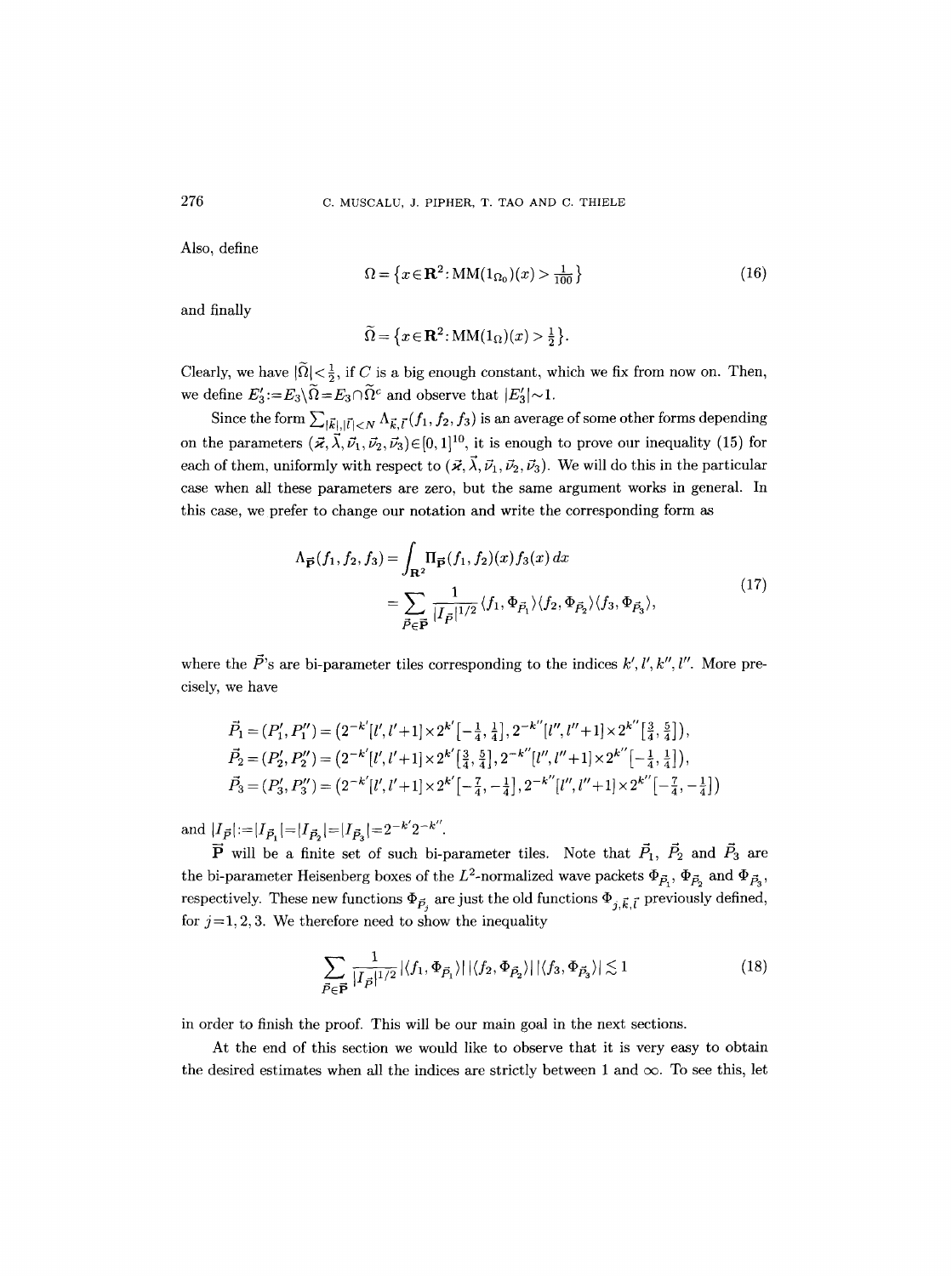*f*<sub>1</sub> $\in L^p$ , *f*<sub>2</sub> $\in L^q$  and *f*<sub>3</sub> $\in L^r$ , where  $1 < p, q, r < \infty$  with  $1/p + 1/q + 1/r = 1$ . Then,

$$
\left| \int_{\mathbf{R}^2} \Pi_{\vec{P}}(f_1, f_2)(x) f_3(x) dx \right| \lesssim \sum_{\vec{P} \in \vec{\mathbf{P}}} \frac{1}{|I_{\vec{P}}|^{1/2}} |\langle f_1, \Phi_{\vec{P}_1} \rangle| |\langle f_2, \Phi_{\vec{P}_2} \rangle| |\langle f_3, \Phi_{\vec{P}_3} \rangle|
$$
  
\n
$$
= \int_{\mathbf{R}^2} \sum_{\vec{P} \in \vec{\mathbf{P}}} \frac{|\langle f_1, \Phi_{\vec{P}_1} \rangle|}{|I_{\vec{P}}|^{1/2}} \frac{|\langle f_2, \Phi_{\vec{P}_2} \rangle|}{|I_{\vec{P}}|^{1/2}} \frac{|\langle f_3, \Phi_{\vec{P}_3} \rangle|}{|I_{\vec{P}}|^{1/2}} \chi_{I_{\vec{P}}}(x) dx
$$
  
\n
$$
\lesssim \int_{\mathbf{R}^2} \text{MS}(f_1)(x) \text{SM}(f_2)(x) \text{SS}(f_3)(x) dx
$$
  
\n
$$
\lesssim ||\text{MS}(f_1)||_p ||\text{SM}(f_2)||_q ||\text{SS}(f_3)||_r
$$
  
\n
$$
\lesssim ||f_1||_p ||f_2||_q ||f_3||_r.
$$

## **3. Proof of the one-parameter case**

In the particular case when  $\vec{P} = P' \times P''$  and all the functions *f<sub>j</sub>* are functions of tensor product type (i.e.  $f_j = f'_j \otimes f''_j$ ,  $j = 1, 2, 3$ ), our bi-parameter paraproduct splits as

$$
\Lambda_{\vec{P}}(f_1, f_2, f_3) = \Lambda_{\mathbf{P}'}(f'_1, f'_2, f'_3) \Lambda_{\mathbf{P}''}(f''_1, f''_2, f''_3).
$$

In this section, we describe an argument which proves  $L^p$ -estimates for these oneparameter paraproducts  $\Lambda_{\mathbf{P}'}$  and  $\Lambda_{\mathbf{P}''}$ . On one hand, this method will be very useful for us in  $\S6$ , and on the other hand, it provides a new proof of the classical Coifman-Meyer theorem. A sketch of it in a simplified "Walsh framework" has been presented in the expository paper [1].

If I is an interval on the real line, we denote by  $\widetilde{\chi}_I(x)$  the function

$$
\widetilde{\chi}_I(x) = \left(1 + \frac{\text{dist}(x, I)}{|I|}\right)^{-M},
$$

where  $M>0$  is a big and fixed constant. For simplicity of notation we will suppress the "primes" and write (for instance)  $\Lambda_{\mathbf{P}'}(f'_1, f'_2, f'_3)$  simply as

$$
\Lambda_{\mathbf{P}}(f_1, f_2, f_3) = \sum_{P \in \mathbf{P}} \frac{1}{|I_P|^{1/2}} \langle f_1, \Phi_{P_1} \rangle \langle f_2, \Phi_{P_2} \rangle \langle f_3, \Phi_{P_3} \rangle. \tag{19}
$$

Notice that in this case, as P runs inside the finite set P, the frequency supports supp  $\widehat{\Phi}_{P_i}$ ,  $j=2, 3$ , lie inside some intervals which are essentially lacunarily disjoint, while the frequency intervals supp  $\widehat{\Phi}_{P_1}$  are all intersecting each other.

In order to deal with the expression (19) we need to introduce some definitions.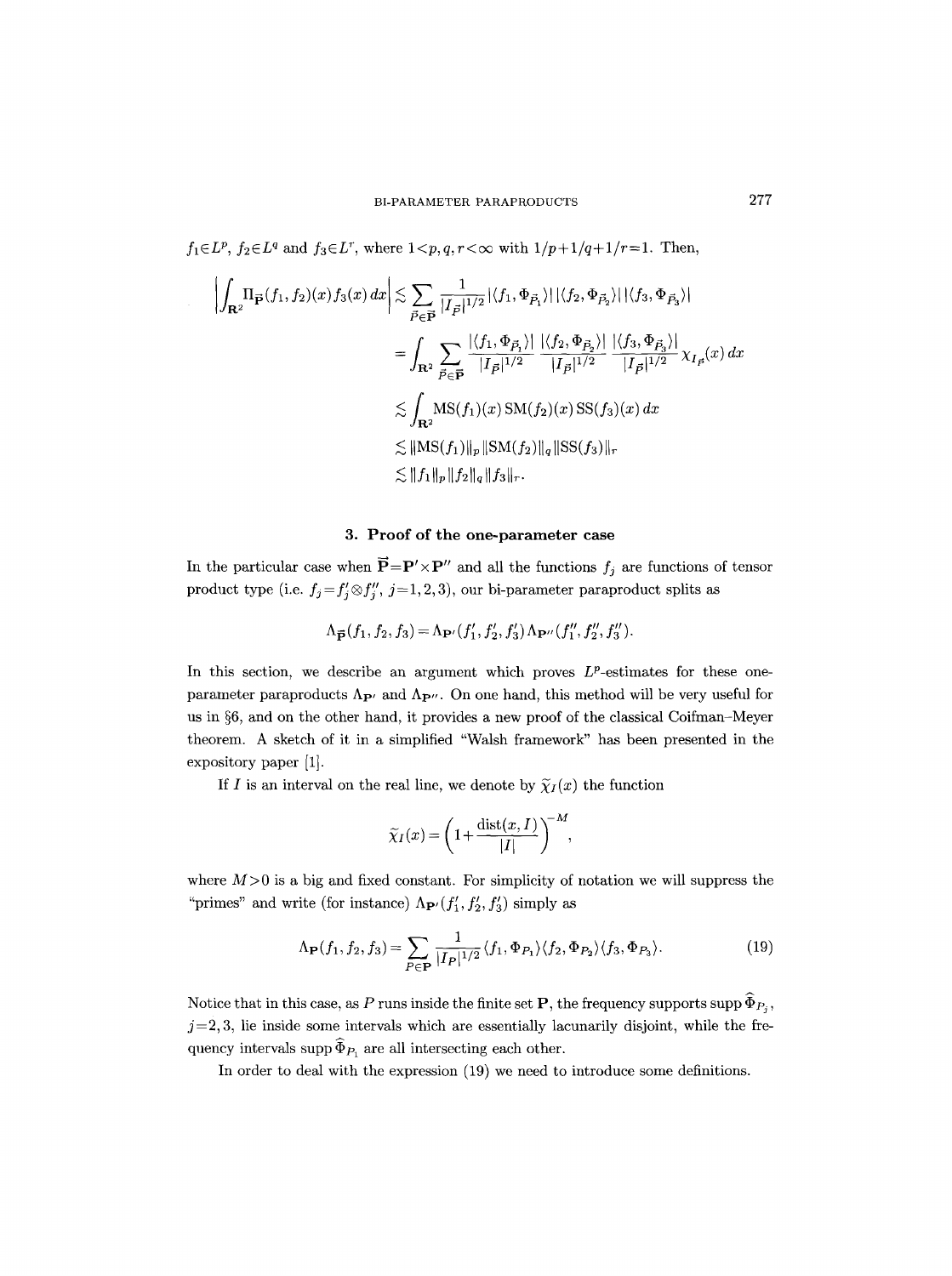*Definition* 3.1. Let **P** be a finite set of tiles as before. For  $j=1$  we define

size<sub>P</sub>
$$
(f_j) := \sup_{P \in \mathbf{P}} \frac{|\langle f_j, \Phi_{P_j} \rangle|}{|I_P|^{1/2}},
$$

and for  $j=2,3$  we set

size<sub>P</sub>(f<sub>j</sub>) := sup<sub>P\in</sub> 
$$
\frac{1}{|I_P|} \left\| \left( \sum_{I_{P'} \subseteq I_P} \frac{|\langle f_j, \Phi_{P'_j} \rangle|^2}{|I_{P'}|} 1_{I_{P'}} \right)^{1/2} \right\|_{1,\infty}.
$$

Also, for  $j=1, 2, 3$  we define

energy
$$
energy_{\mathbf{P}}(f_j) := \sup_{\mathcal{D} \subseteq \mathbf{P}} \left\| \sum_{P \in \mathcal{D}} \frac{\langle |f_j|, \widetilde{\chi}_{I_P} \rangle}{|I_P|} 1_{I_P} \right\|_{1,\infty},
$$

where D ranges over all subsets of P such that the intervals  $\{I_P : P \in \mathcal{D}\}\)$  are disjoint.

The following John-Nirenberg-type inequality holds in this context (see [14]).

LEMMA 3.2. Let  $P$  be a finite collection of tiles as before and  $j=2,3$ . Then

size<sub>P</sub>(f<sub>j</sub>) ~ 
$$
\sim
$$
 sup<sub>P\in</sub>  $\left( \frac{1}{|I_P|} \sum_{I_{P'} \subseteq I_P} |\langle f_j, \Phi_{P'_j} \rangle|^2 \right)^{1/2}$ .

We will also need the following lemma (see also [14]).

LEMMA 3.3. Let  $P$  be a finite collection of tiles and  $j=2,3$ . Then, we have

$$
\bigg\|\bigg(\sum_{I_{P'}\subseteq I_P}\frac{|\langle f,\Phi_{P'_j}\rangle|^2}{|I_{P'}|}\mathbf{1}_{I_{P'}}\bigg)^{1/2}\bigg\|_{1,\infty}\lesssim \|f\widetilde{\chi}_{I_P}\|_1.
$$

The following proposition will be very helpful.

PROPOSITION 3.4. Let  $j=1,2,3$ , P' be a subset of P,  $n \in \mathbb{Z}$ , and suppose that

size<sub>**P**'</sub>
$$
(f_j)
$$
  $\leq$  2<sup>-n</sup>energy<sub>**P**</sub> $(f_j)$ .

*Then, we may decompose*  $P' = P'' \cup P'''$  *so that* 

$$
\text{size}_{\mathbf{P}''}(f_j) \leq 2^{-n-1}\,\text{energy}_{\mathbf{P}}(f_j) \tag{20}
$$

and so that  $P'''$  can be written as a disjoint union of subsets  $T \in T$  such that for every  $T \in \mathbf{T}$ , there exists an interval  $I_T$  (corresponding to a certain tile) having the property  $that\ every\ P{\in}{\cal T}$  has  $I_P{\subseteq}I_T,$  and also such that

$$
\sum_{T \in \mathbf{T}} |I_T| \lesssim 2^n. \tag{21}
$$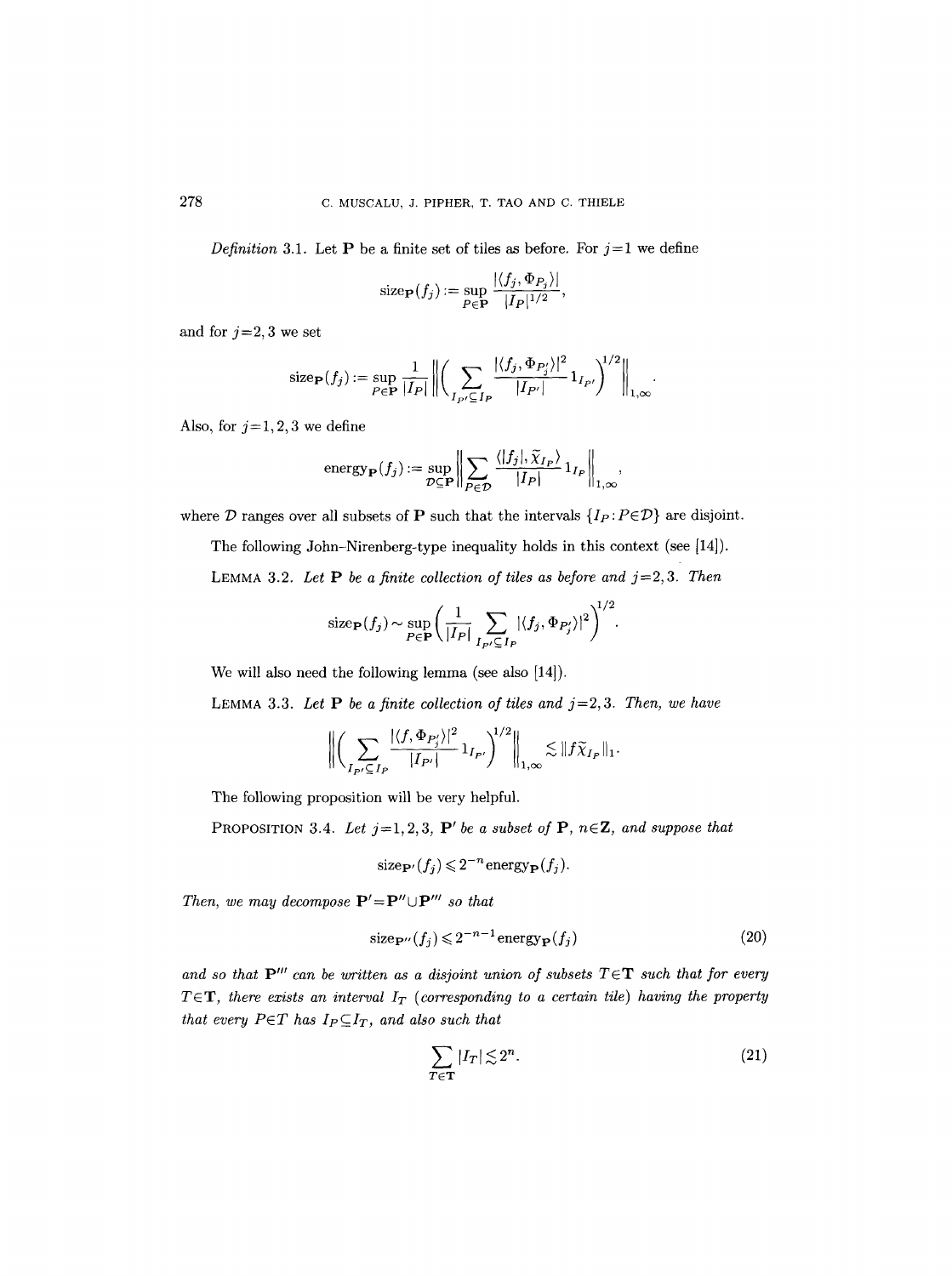*Proof.* The idea is to remove large subsets of  $P'$  one by one, placing them in  $P'''$ until (20) is satisfied.

*Case* 1:  $j=1$ . Pick a tile  $P \in \mathbf{P}'$  such that  $|I_P|$  is as big as possible and such that

$$
\frac{|\langle f_j, \Phi_{P_j} \rangle|}{|I_P|^{1/2}} > 2^{-n-1} \text{energy}_{\mathbf{P}}(f_j).
$$

Then, collect all the tiles  $P' \in \mathbf{P}'$  such that  $I_{P'} \subseteq I_P$  in a set called T, and place T in  $\mathbf{P}'''$ . Define  $I_T := I_P$ . Then look at the remaining tiles in  $\mathbf{P}' \setminus T$  and repeat the procedure. Since there are finitely many tiles, the procedure ends after finitely many steps producing the subsets  $T \in \mathbf{T}$ . Clearly, (20) is now satisfied, and it remains to show (21). To see this, one can write

$$
\sum_{T \in \mathbf{T}} |I_T| = \left\| \sum_{T \in \mathbf{T}} 1_{I_T} \right\|_1 = \left\| \sum_{T \in \mathbf{T}} 1_{I_T} \right\|_{1,\infty},
$$

since by construction, our intervals  $I_T$  are disjoint. Then, the right-hand side of the above equality is smaller than

$$
2^n \text{energy}_{\mathbf{P}}(f_j)^{-1} \left\| \sum_{T \in \mathbf{T}} \frac{\langle |f_j|, \widetilde{\chi}_{I_T} \rangle}{|I_T|} 1_{I_T} \right\|_{1,\infty} \lesssim 2^n.
$$

*Case 2:*  $j=2,3$ . The algorithm is very similar. Pick again a tile  $P \in \mathbf{P}'$  such that  $|I_P|$  is as big as possible and such that

$$
\frac{1}{|I_P|} \left\| \left( \sum_{I_{P'} \subseteq I_P} \frac{|\langle f_j, \Phi_{P'_j} \rangle|^2}{|I_{P'}|} 1_{I_{P'}} \right)^{1/2} \right\|_{1,\infty} > 2^{-n-1} \text{energy}_{\mathbf{P}}(f_j).
$$

Then, as before, collect all the tiles  $P' \in \mathbf{P}'$  such that  $I_{P'} \subseteq I_P$  in a set named T, and place this T in  $\mathbf{P}'''$ . Define, as in Case 1,  $I_T:=I_P$ . Then look at the remaining tiles  $\mathbf{P}'\setminus T$  and repeat the procedure, which of course ends after finitely many steps. Inequality (20) is now clear, and it only remains to understand (21).

Since the intervals  $I_T$  are disjoint by construction, we can write

$$
\sum_{T \in \mathbf{T}} |I_T| = \left\| \sum_{T \in \mathbf{T}} 1_{I_T} \right\|_1 = \left\| \sum_{T \in \mathbf{T}} 1_{I_T} \right\|_{1,\infty}
$$
\n
$$
\lesssim 2^n \operatorname{energy}_{\mathbf{P}}(f_j)^{-1} \left\| \sum_{T \in \mathbf{T}} \frac{1}{|I_T|} \right\| \left( \sum_{I_{P'} \subseteq I_T} \frac{|\langle f_j, \Phi_{P'_j} \rangle|^2}{|I_{P'}|} 1_{I_{P'}} \right)^{1/2} \Big\|_{1,\infty}
$$
\n
$$
\lesssim 2^n \operatorname{energy}_{\mathbf{P}}(f_j)^{-1} \left\| \sum_{T \in \mathbf{T}} \frac{\langle |f_j|, \tilde{\chi}_{I_T} \rangle}{|I_T|} 1_{I_T} \right\|_{1,\infty}
$$
\n
$$
\lesssim 2^n,
$$

by using Lemma 3.3, and this ends the proof.  $\Box$ 

By iterating the above lemma, we immediately obtain the following consequence: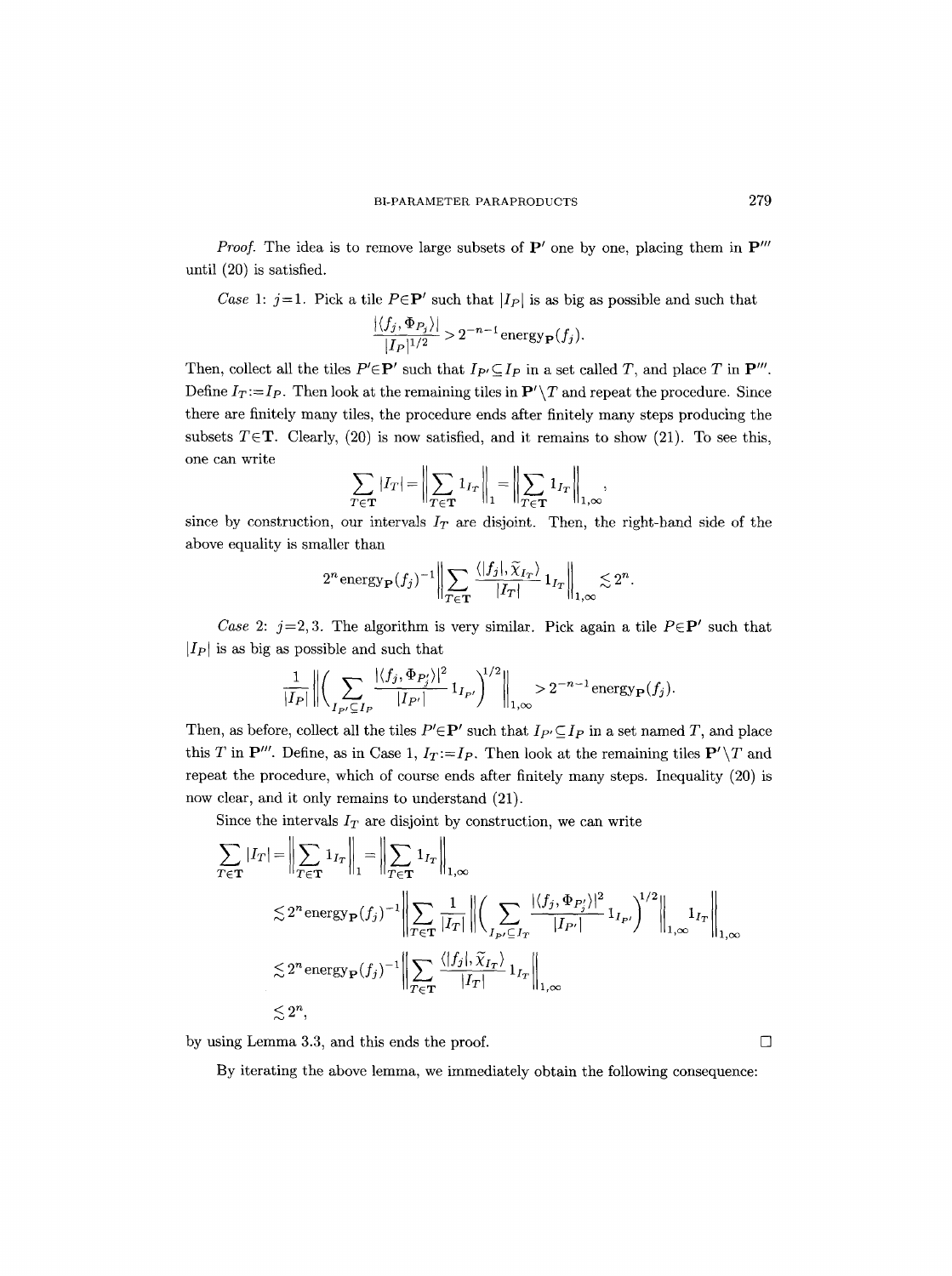COROLLARY 3.5. Let  $j=1, 2, 3$ . *There exists a partition* 

$$
\mathbf{P} = \bigcup_{n \in \mathbf{Z}} \mathbf{P}_n
$$

such that for every  $n \in \mathbb{Z}$  we have

size<sub>**P**<sub>n</sub></sub>
$$
(f_j)
$$
  $\leq$  min{2<sup>-n</sup>energy<sub>**P**</sub> $(f_j)$ , size<sub>**P**</sub> $(f_j)$ }.

*Also, we may write each*  $P_n$  *as a disjoint union of subsets*  $T \in T_n$  *as before, such that* 

$$
\sum_{T\in{\bf T}_n}|I_T|\lesssim 2^n.
$$

We now prove the following proposition.

PROPOSITION 3.6. *Let P be a set as before. Then,* 

$$
\sum_{P \in \mathbf{P}} \frac{1}{|I_P|^{1/2}} |\langle f_1, \Phi_{P_1} \rangle| |\langle f_2, \Phi_{P_2} \rangle| |\langle f_3, \Phi_{P_3} \rangle| \lesssim \prod_{j=1}^3 \text{size}_{\mathbf{P}}(f_j)^{1-\theta_j} \text{energy}_{\mathbf{P}}(f_j)^{\theta_j} \qquad (22)
$$

*for any*  $0 \le \theta_1, \theta_2, \theta_3 < 1$  *such that*  $\theta_1 + \theta_2 + \theta_3 = 1$ *, with the implicit constant depending on*  $\theta_j$ ,  $j=1,2,3$ .

*Proof.* During this proof, we will write for simplicity

$$
S_j := \text{size}_{\mathbf{P}}(f_j) \quad \text{ and } \quad E_j := \text{energy}_{\mathbf{P}}(f_j)
$$

for  $j=1,2,3$ . If we apply Corollary 3.5 to the functions  $f_j/E_j$ ,  $j=1,2,3$ , we obtain a decomposition

$$
\mathbf{P} = \bigcup_{n \in \mathbf{Z}} \mathbf{P}_n^j
$$

such that each  $P_n^j$  can be written as a union of subsets in  $T_n^j$  with the properties described in Corollary 3.5. In particular, one can write the left-hand side of our described inequality  $(22)$  as

$$
E_1 E_2 E_3 \sum_{n_1, n_2, n_3} \sum_{T \in \mathbf{T}^{n_1, n_2, n_3}} \sum_{P \in T} \frac{1}{|I_P|^{1/2}} \left| \left\langle \frac{f_1}{E_1}, \Phi_{P_1} \right\rangle \right| \left| \left\langle \frac{f_2}{E_2}, \Phi_{P_2} \right\rangle \right| \left| \left\langle \frac{f_3}{E_3}, \Phi_{P_3} \right\rangle \right|, (23)
$$

where  $\mathbf{T}^{n_1,n_2,n_3} := \mathbf{T}_{n_1}^1 \cap \mathbf{T}_{n_2}^2 \cap \mathbf{T}_{n_3}^3$ . By using Hölder's inequality on every  $T \in \mathbf{T}^{n_1,n_2,n_3}$ together with Lemma 3.2, one can estimate the sum in (23) by

$$
E_1 E_2 E_3 \sum_{n_1, n_2, n_3} 2^{-n_1} 2^{-n_2} 2^{-n_3} \sum_{T \in \mathbf{T}^{n_1, n_2, n_3}} |I_T|, \tag{24}
$$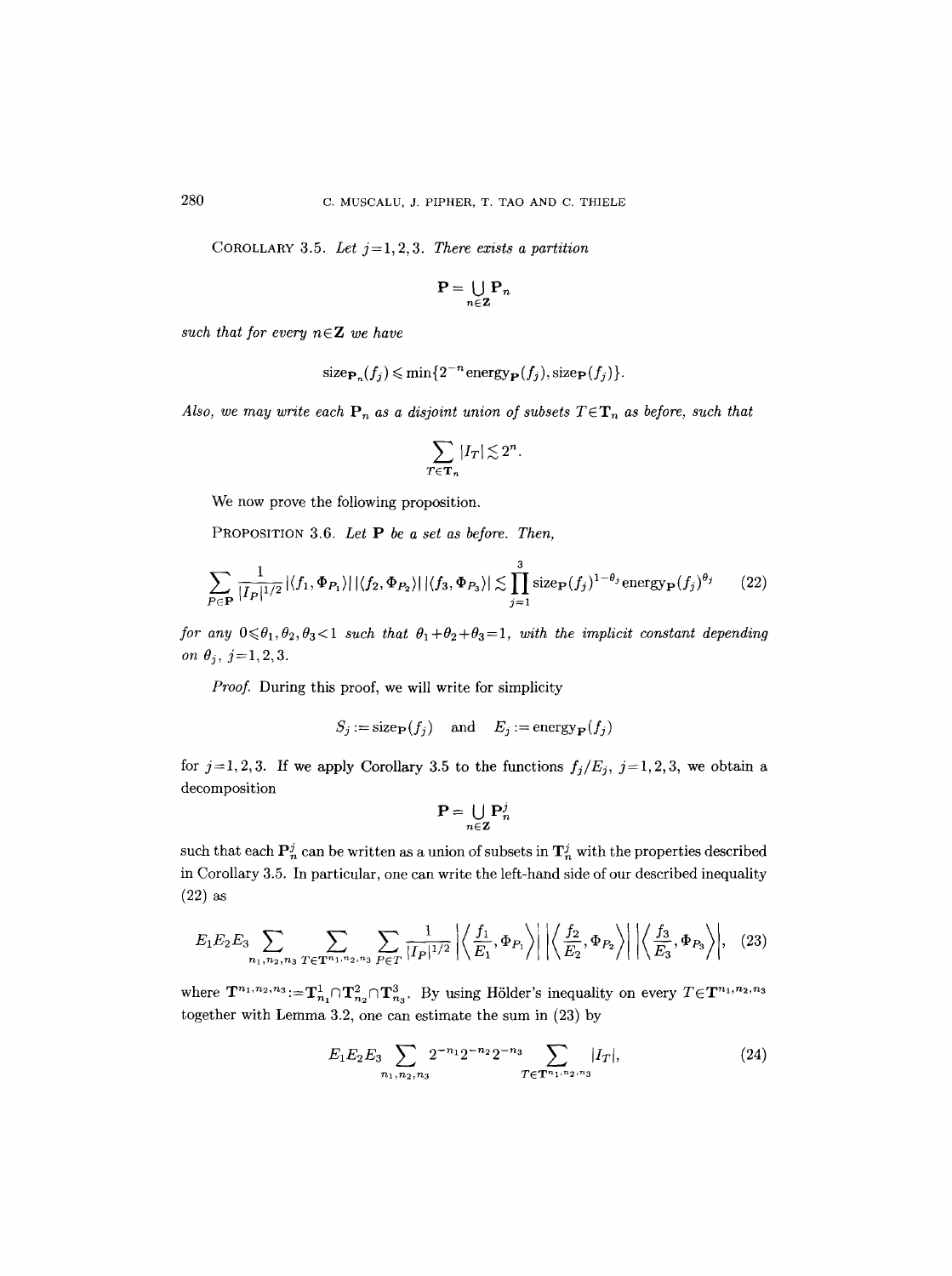where (according to the same Corollary 3.5) the summation goes over those  $n_1, n_2, n_3 \in \mathbb{Z}$ satisfying

$$
2^{-n_j} \lesssim \frac{S_j}{E_j}.\tag{25}
$$

On the other hand, Corollary 3.5 allows us to estimate the inner sum in (24) in three different ways, namely

$$
\sum_{T \in \mathbf{T}^{n_1, n_2, n_3}} |I_T| \lesssim 2^{n_j}, \quad j = 1, 2, 3,
$$

and so, in particular, we can also write

$$
\sum_{T \in \mathbf{T}^{n_1, n_2, n_3}} |I_T| \lesssim 2^{n_1 \theta_1} 2^{n_2 \theta_2} 2^{n_3 \theta_3} \tag{26}
$$

whenever  $0 \le \theta_1, \theta_2, \theta_3 < 1$  with  $\theta_1 + \theta_2 + \theta_3 = 1$ . Using (26) and (25), one can estimate (24) further by

$$
E_1 E_2 E_3 \sum_{n_1, n_2, n_3} 2^{-n_1(1-\theta_1)} 2^{-n_2(1-\theta_2)} 2^{-n_3(1-\theta_3)} \lesssim E_1 E_2 E_3 \left(\frac{S_1}{E_1}\right)^{1-\theta_1} \left(\frac{S_2}{E_2}\right)^{1-\theta_2} \left(\frac{S_2}{E_2}\right)^{1-\theta_3}
$$

$$
= \prod_{j=1}^3 S_j^{1-\theta_j} \prod_{j=1}^3 E_j^{\theta_j},
$$

which ends the proof.  $\Box$ 

Using this Proposition 3.6, one can prove the  $L^p$ -boundedness of one-parameter paraproducts, as follows. We just need to show that they map  $L^1 \times L^1 \to L^{1/2,\infty}$ , because then, by interpolation and symmetry one can deduce that they map  $L^p \times L^q \to L^r$  as long as  $1 < p, q \le \infty$ ,  $0 < r < \infty$  and  $1/p+1/q=1/r$ .

Let  $f_1, f_2 \in L^1$  be such that  $||f_1||_1=||f_2||_1=1$ . As before, it is enough to show that given  $E_3 \subseteq \mathbb{R}$ ,  $|E_3|=1$ , one can find a subset  $E'_3 \subseteq E_3$  with  $|E'_3| \sim 1$  and

$$
\sum_{P \in \mathbf{P}} \frac{1}{|I_P|^{1/2}} |\langle f_1, \Phi_{P_1} \rangle| |\langle f_2, \Phi_{P_2} \rangle| |\langle f_3, \Phi_{P_3} \rangle| \lesssim 1, \tag{27}
$$

where  $f_3:=\chi_{E'_3}$ . For we define the set U by

$$
U := \{x \in \mathbf{R} : M(f_1)(x) > C\} \cup \{x \in \mathbf{R} : M(f_2)(x) > C\},\
$$

where  $M(f)$  is the Hardy-Littlewood maximal operator of f. Clearly, we have  $|U|<\frac{1}{2}$  if C>0 is big enough. We define our set  $E_3 := E_3 \cap U^c$  and remark that  $|E_3'| \sim 1$ .

Then, we write

$$
\mathbf{P}=\bigcup_{d\geqslant 0}\mathbf{P}_d,
$$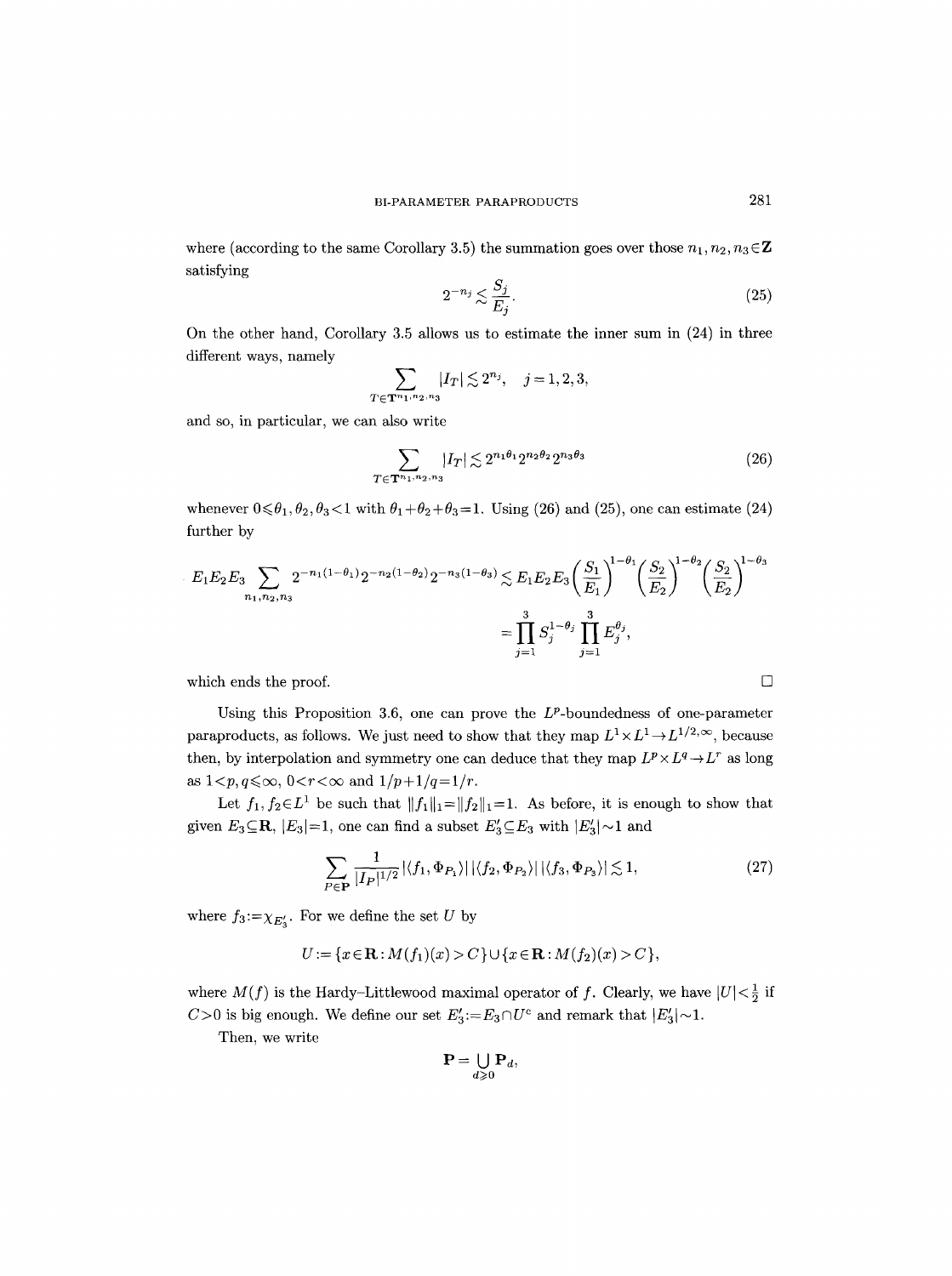where

$$
\mathbf{P}_d := \left\{ P \in \mathbf{P} : \frac{\text{dist}(I_P, U^c)}{|I_P|} \sim 2^d \right\}.
$$

After that, by using Lemma 3.3, we observe that  $size_{P_d}(f_j) \leq 2^a$  for  $j=1,2$ , while  $size_{\mathbf{P}_d}(f_3) \lesssim 2^{-N\alpha}$  for an arbitrarily big number  $N > 0$ . We also observe that

$$
energy_{\mathbf{P}_d}(f_j) \lesssim ||M(f_j)||_{1,\infty} \lesssim ||f_j||_1 = 1.
$$

By applying Proposition 3.6 in the particular case  $\theta_1 = \theta_2 = \theta_3 = \frac{1}{3}$ , we get that the lefthand side of (27) can be majorized by

$$
\sum_{d \geqslant 0} \sum_{P \in {\bf P}_d} \frac{1}{|I_P|^{1/2}} |\langle f_1, \Phi_{P_1} \rangle| \, |\langle f_2, \Phi_{P_2} \rangle| \, |\langle f_3, \Phi_{P_3} \rangle| \lesssim \sum_{d \geqslant 0} 2^{2d/3} 2^{2d/3} 2^{-2Nd/3} \lesssim 1
$$

as wanted, and this finishes the proof of the one-parameter case.

The reader should compare this Proposition 3.6 with the corresponding Proposition 6.5 in [16]. Our present "lacunary setting" allows for an  $L^1$ -type definition of the "energies" (instead of  $L^2$ -type as in [16]), and this is why we can obtain the full range of estimates this time.

## 4. Proof of Theorem 1.1

We reduced our proof to showing (18). Clearly, this inequality is the bi-parameter analogue of the inequality  $(27)$  above. Unfortunately, the technique just described in §3, so useful when estimating (27), cannot handle our sum in (18) this time. In fact, we do not know if there exists a satisfactory bi-parameter analogue of Proposition 3.6, and this is where some of the main new difficulties are coming from. Hence, we have to proceed differently.

We split the left-hand side of that inequality into two parts,

$$
\sum_{\vec{P}} = \sum_{I_{\vec{P}} \cap \Omega^c \neq \varnothing} + \sum_{I_{\vec{P}} \cap \Omega^c = \varnothing} =: \mathbf{I} + \mathbf{II},\tag{28}
$$

where  $\Omega$  is the set defined in (16).

# 5. Estimates for the term I

We first estimate the term I. The argument goes as follows. Since  $I_{\vec{P}} \cap \Omega^c \neq \emptyset$ , it follows that  $|I_{\vec{P}} \cap \Omega_0|/|I_{\vec{P}}| < \frac{1}{100}$ , or equivalently,

$$
|I_{\vec{P}} \cap \Omega_0^c| > \frac{99}{100} |I_{\vec{P}}|.
$$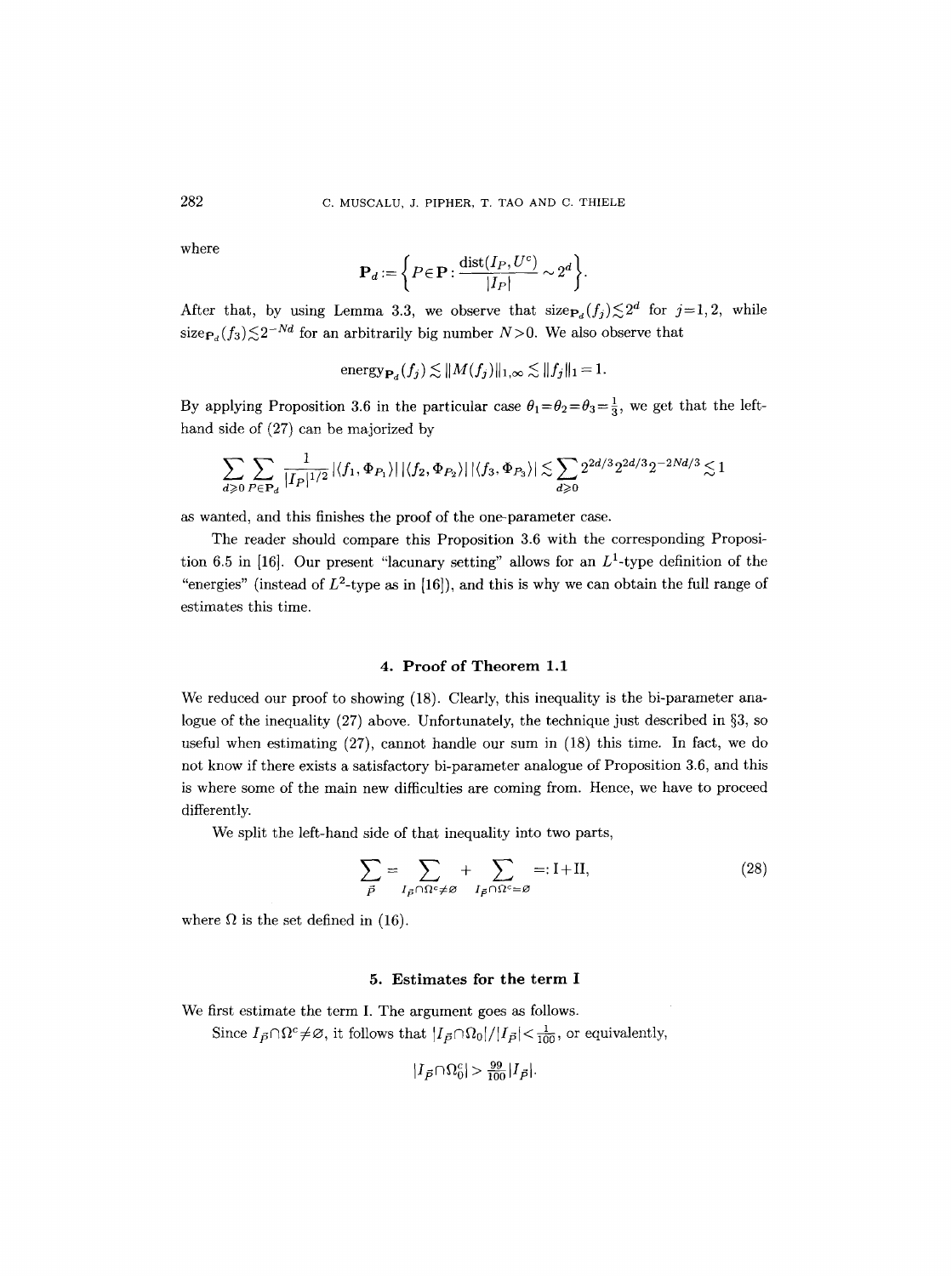We are now going to describe three decomposition procedures, one for each function  $f_1$ ,  $f_2$  and  $f_3$ . Later on, we will combine them, in order to handle our sum.

First, define

$$
\Omega_1 = \left\{ x \in \mathbf{R}^2 : MS(f_1)(x) > \frac{C}{2^1} \right\}
$$

and set

$$
\mathbf{T}_1 = \left\{ \vec{P} \in \mathbf{\vec{P}} : |I_{\vec{P}} \cap \Omega_1| > \frac{1}{100} |I_{\vec{P}}| \right\},\
$$

then define

$$
\Omega_2 = \left\{ x \in \mathbf{R}^2 : MS(f_1)(x) > \frac{C}{2^2} \right\}
$$

and set

$$
\mathbf{T}_2 = \left\{ \vec{P} \in \mathbf{\vec{P}} \backslash \mathbf{T}_1 : |I_{\vec{P}} \cap \Omega_2| > \frac{1}{100} |I_{\vec{P}}| \right\},\
$$

and so on. The constant  $C>0$  is the one in the definition of the set  $E'_{3}$  in §2. Since there are finitely many tiles, this algorithm ends after a while, producing the sets  $\{\Omega_n\}$  and  $\{T_n\}$  such that  $\vec{P} = \bigcup_n T_n$ .

Independently, define

$$
\Omega_1' = \left\{ x \in \mathbf{R}^2 \colon \mathrm{SM}(f_2)(x) > \frac{C}{2^1} \right\}
$$

and set

$$
\mathbf{T}_1' = \left\{ \vec{P} \in \mathbf{\vec{P}} : |I_{\vec{P}} \cap \Omega_1'| > \frac{1}{100} |I_{\vec{P}}| \right\},\
$$

then define

$$
\Omega_2' = \left\{ x \in \mathbf{R}^2 \colon \mathrm{SM}(f_2)(x) > \frac{C}{2^2} \right\}
$$

and set

$$
\mathbf{T}_2' = \left\{ \vec{P} \in \overrightarrow{\mathbf{P}} \backslash \mathbf{T}_1' : |I_{\vec{P}} \cap \Omega_2'| > \frac{1}{100} |I_{\vec{P}}| \right\},\
$$

and so on, producing the sets  $\{\Omega'_n\}$  and  $\{\mathbf{T}'_n\}$  such that  $\vec{P}=\bigcup_n \mathbf{T}'_n$ . We would like to have such a decomposition available for the function  $f_3$  also. To do this, we first need to construct the analogue of the set  $\Omega_0$  for it. Pick  $N>0$ , a big enough integer such that for every  $\vec{P}{\in}\overrightarrow{\mathbf{P}}$  we have  $|I_{\vec{P}}{\cap}\Omega_{-N}''|^>\frac{99}{100}|I_{\vec{P}}|,$  where we defined

$$
\Omega_{-N}'' = \{ x \in \mathbf{R}^2 \colon S S(f_3)(x) > C 2^N \}.
$$

Then, similarly to the previous algorithms, we define

$$
\Omega_{-N+1}'' = \left\{ x \in \mathbf{R}^2 : SS(f_2)(x) > \frac{C2^N}{2^1} \right\}
$$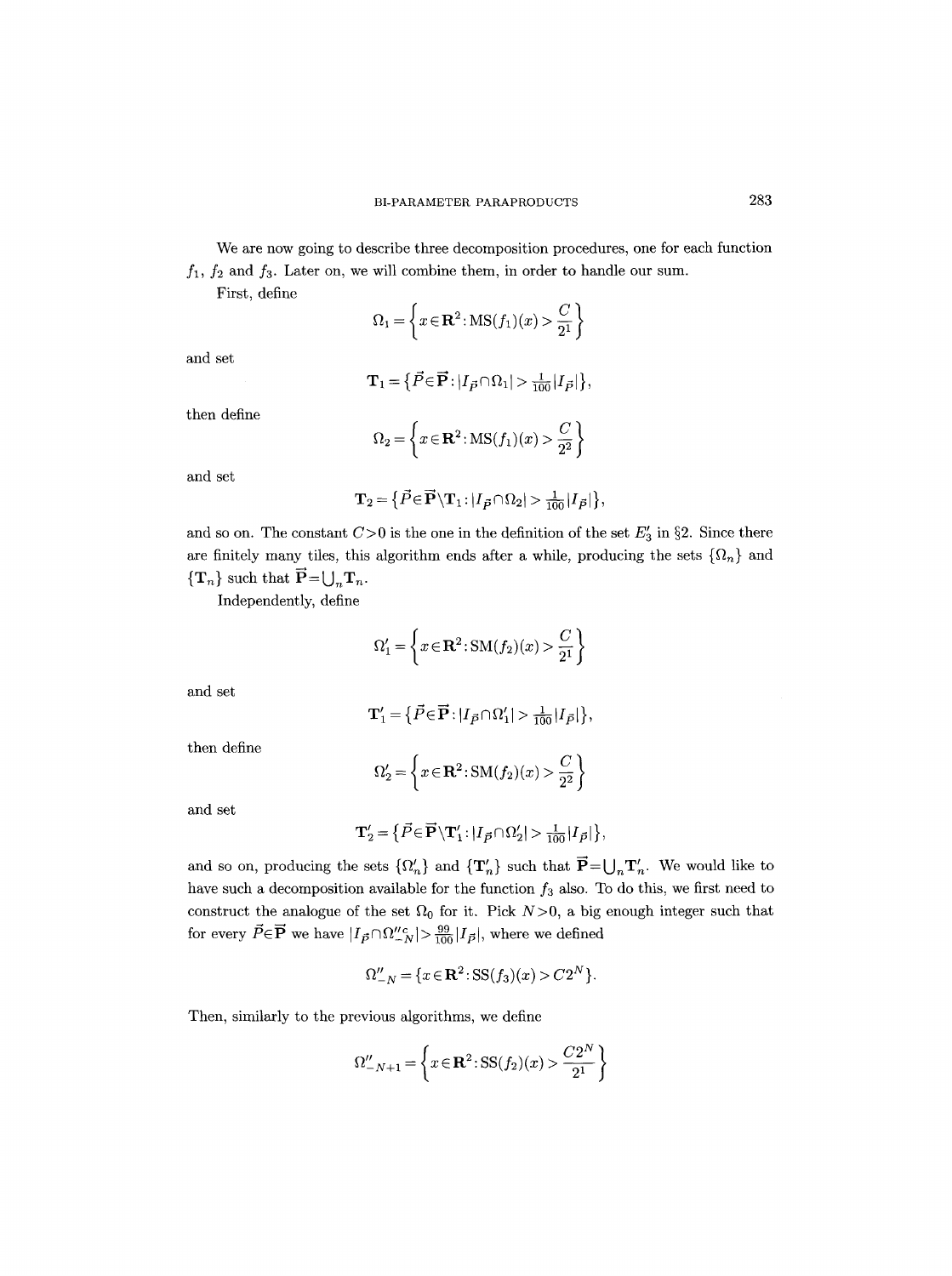**and set** 

$$
\mathbf{T}_{-N+1}'' = \left\{ \vec{P} \in \mathbf{\vec{P}} : |I_{\vec{P}} \cap \Omega_{-N+1}''| > \frac{1}{100} |I_{\vec{P}}| \right\},\
$$

**then define** 

$$
\Omega_{-N+2}'' = \left\{ x \in \mathbf{R}^2 : SS(f_3)(x) > \frac{C2^N}{2^2} \right\}
$$

**and set** 

$$
\mathbf{T}_{-N+2}'' = \left\{ \vec{P} \in \vec{\mathbf{P}} \setminus \mathbf{T}_{-N+1}'' : |I_{\vec{P}} \cap \Omega_{-N+2}''| > \frac{1}{100} |I_{\vec{P}}| \right\},\
$$

and so on, constructing the sets  $\{\Omega''_n\}$  and  $\{\mathbf{T}''_n\}$  such that  $\vec{\mathbf{P}} = \bigcup_n \mathbf{T}''_n$ .

**Then we write the term I as** 

$$
\sum_{\substack{n_1, n_2 > 0 \\ n_3 > -N}} \sum_{\vec{P} \in \mathbf{T}_{n_1, n_2, n_3}} \frac{1}{|I_{\vec{P}}|^{3/2}} |\langle f_1, \Phi_{\vec{P}_1} \rangle| |\langle f_2, \Phi_{\vec{P}_2} \rangle| |\langle f_3, \Phi_{\vec{P}_3} \rangle| |I_{\vec{P}}|, \tag{29}
$$

where  $\mathbf{T}_{n_1, n_2, n_3} := \mathbf{T}_{n_1} \cap \mathbf{T}'_{n_2} \cap \mathbf{T}''_{n_3}$ . Now, if P belongs to  $\mathbf{T}_{n_1, n_2, n_3}$ , this means in particular that  $\vec{P}$  has not been selected at the previous  $n_1 - 1$ ,  $n_2 - 1$  and  $n_3 - 1$  steps, respectively,  $\text{which means that } |I_{\vec{P}} \cap \Omega_{n_1-1}| < \frac{1}{100} |I_{\vec{P}}|, |I_{\vec{P}} \cap \Omega'_{n_2-1}| < \frac{1}{100} |I_{\vec{P}}| \text{ and } |I_{\vec{P}} \cap \Omega''_{n_3-1}| < \frac{1}{100}$ or equivalently,  $|I_{\vec{P}} \cap \Omega_{n_1-1}^c| > \frac{99}{100} |I_{\vec{P}}|$ ,  $|I_{\vec{P}} \cap \Omega_{n_2-1}^{\prime c}| > \frac{99}{100} |I_{\vec{P}}|$  and  $|I_{\vec{P}} \cap \Omega_{n_3-1}^{\prime c}| > \frac{99}{100} |I_{\vec{P}}|$ . **But this implies that** 

$$
|I_{\vec{P}} \cap \Omega_{n_1-1}^c \cap \Omega_{n_2-1}^{\prime c} \cap \Omega_{n_3-1}^{\prime \prime c}| > \frac{97}{100} |I_{\vec{P}}|.
$$
 (30)

**In particular, using (30), the term in (29) is smaller than** 

$$
\sum_{\substack{n_1, n_2>0 \\ n_3>-N}} \sum_{\vec{P} \in \mathbf{T}_{n_1, n_2, n_3}} \frac{1}{|I_{\vec{P}}|^{3/2}} |\langle f_1, \Phi_{\vec{P}_1} \rangle| |\langle f_2, \Phi_{\vec{P}_2} \rangle| |\langle f_3, \Phi_{\vec{P}_3} \rangle| |I_{\vec{P}} \cap \Omega_{n_1-1}^c \cap \Omega_{n_2-1}^{\prime c} \cap \Omega_{n_3-1}^{\prime c}|
$$
\n
$$
= \sum_{\substack{n_1, n_2>0 \\ n_3>-N}} \int_{\Omega_{n_1-1}^c \cap \Omega_{n_2-1}^{\prime c} \cap \Omega_{n_3-1}^{\prime c} \atop n_3>-N} \sum_{\vec{P} \in \mathbf{T}_{n_1, n_2, n_3}} \frac{1}{|I_{\vec{P}}|^{3/2}} |\langle f_1, \Phi_{\vec{P}_1} \rangle| |\langle f_2, \Phi_{\vec{P}_2} \rangle| |\langle f_3, \Phi_{\vec{P}_3} \rangle| \chi_{I_{\vec{P}}} (x) dx
$$
\n
$$
\lesssim \sum_{\substack{n_1, n_2>0 \\ n_3>-N}} \int_{\Omega_{n_1-1}^c \cap \Omega_{n_2-1}^{\prime c} \cap \Omega_{n_3-1}^{\prime c} \cap \Omega_{n_3-1} \cap \Omega_{n_1, n_2, n_3} \cap \Omega_{n_3-1}} \text{MS}(f_1)(x) \, \text{SM}(f_2)(x) \, \text{SS}(f_3)(x) dx \tag{31}
$$
\n
$$
\lesssim \sum_{\substack{n_1, n_2>0 \\ n_3>-N}} 2^{-n_1} 2^{-n_2} 2^{-n_3} |\Omega_{\mathbf{T}_{n_1, n_2, n_3}}|,
$$

**where** 

$$
\Omega_{\mathbf{T}_{n_1,n_2,n_3}}:=\bigcup_{\vec{P}\in \mathbf{T}_{n_1,n_2,n_3}}I_{\vec{P}}.
$$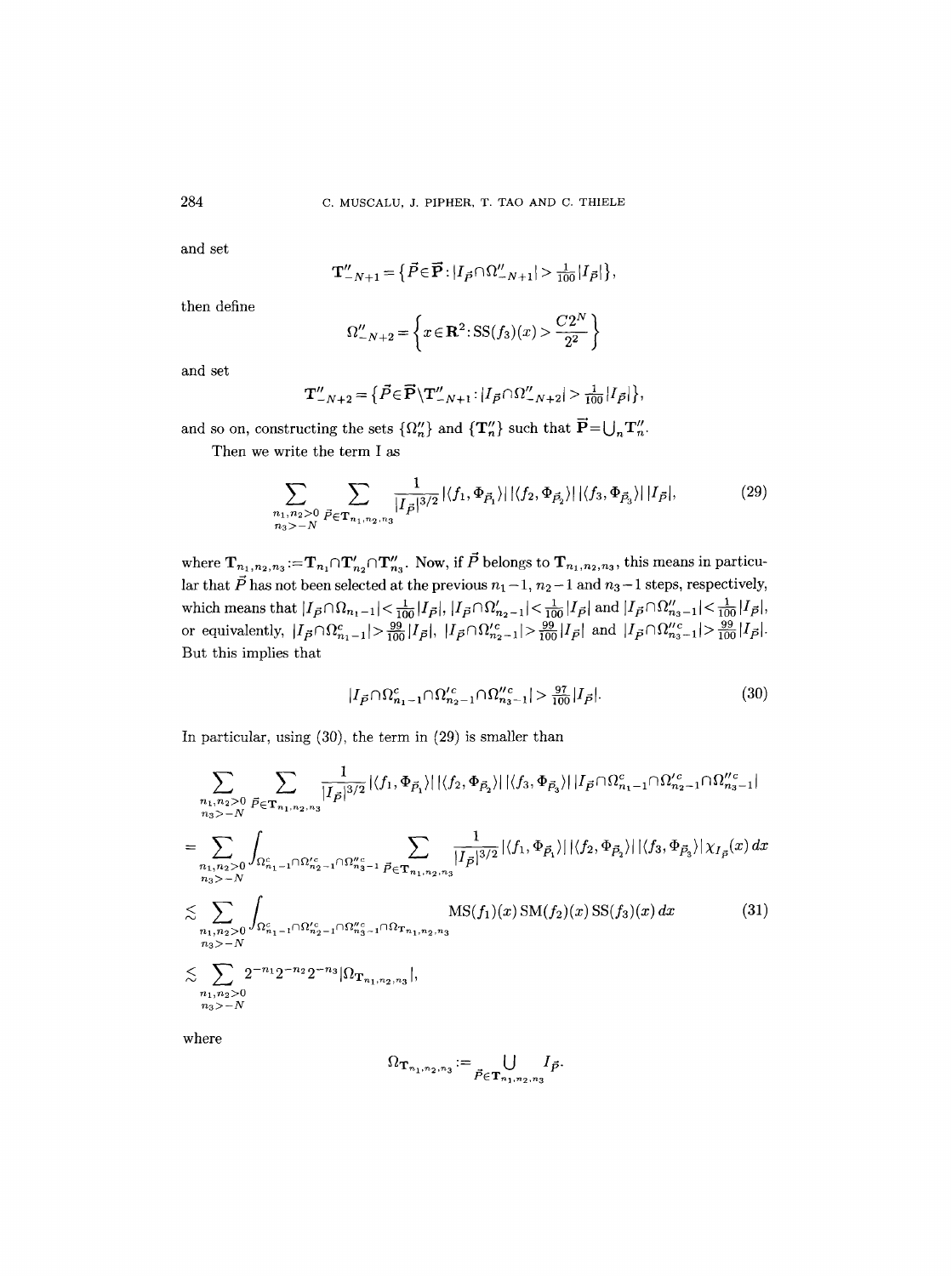On the other hand, we can write

$$
|\Omega_{\mathbf{T}_{n_1,n_2,n_3}}| \leqslant |\Omega_{\mathbf{T}_{n_1}}| \leqslant \left| \left\{ x \in \mathbf{R}^2 \colon MM(\chi_{\Omega_{n_1}})(x) > \frac{1}{100} \right\} \right|
$$
  

$$
\lesssim |\Omega_{n_1}| = \left| \left\{ x \in \mathbf{R}^2 \colon MS(f_1)(x) > \frac{C}{2^{n_1}} \right\} \right| \lesssim 2^{n_1 p}.
$$

Similarly, we have

$$
|\Omega_{\mathbf{T}_{n_1,n_2,n_3}}|\!\lesssim\! 2^{n_2q},
$$

and also

$$
|\Omega_{\mathbf{T}_{n_1,n_2,n_3}}| \lesssim 2^{n_2 \alpha}
$$

for every  $\alpha$ >1. Here we used the fact that all the operators SM, MS, SS and MM are bounded on  $L^s$  as long as  $1 \lt s \lt \infty$ , and also that  $|E_3'| \sim 1$ . In particular, it follows that

$$
|\Omega_{\mathbf{T}_{n_1, n_2, n_3}}| \lesssim 2^{n_1 p \theta_1} 2^{n_2 q \theta_2} 2^{n_3 \alpha \theta_3} \tag{32}
$$

for any  $0 \le \theta_1, \theta_2, \theta_3 < 1$  such that  $\theta_1 + \theta_2 + \theta_3 = 1$ .

Now we split the sum in (31) into

$$
\sum_{\substack{n_1, n_2>0\\n_3>0}} 2^{-n_1} 2^{-n_2} 2^{-n_3} |\Omega_{\mathbf{T}_{n_1, n_2, n_3}}| + \sum_{\substack{n_1, n_2>0\\n_1, n_2>0}} 2^{-n_1} 2^{-n_2} 2^{-n_3} |\Omega_{\mathbf{T}_{n_1, n_2, n_3}}|.
$$
(33)

To estimate the first term in (33) we use the inequality (32) in the particular case  $\theta_1=$  $\theta_2=\frac{1}{2}$  and  $\theta_3=0$ , while to estimate the second term we use (32) for  $\theta_j$ , j=1,2,3, such that  $1-p\theta_1>0$ ,  $1-q\theta_2>0$  and  $\alpha\theta_3-1>0$ . With these choices, the sum in (33) is  $O(1)$ . This ends the discussion of the term I.

## 6. Estimates for **the term** II

It remains to estimate the term II in (28). The sum now runs over those tiles having the property that  $I_{\vec{p}} \subseteq \Omega$ . For every such  $\vec{P}$  there exists a maximal dyadic rectangle R such that  $I_{\vec{P}} \subseteq R \subseteq \Omega$ . We collect all such distinct maximal rectangles into a set called  $R_{\text{max}}$ . For an integer  $d\geqslant1$ , we denote by  $R_{\text{max}}^d$  the set of all  $R\in R_{\text{max}}$  such that  $2^d R\subseteq\Omega$  and d is maximal with this property.

By using Journé's lemma  $[8]$ <sup>(1</sup>) in the form presented in [6], we have that for every  $\varepsilon > 0$ ,

$$
\sum_{R \in R_{\text{max}}^d} |R| \lesssim 2^{\varepsilon d} |\Omega|.
$$
 (34)

 $(1)$  The use of Journé's lemma in estimating this error term can be replaced by a simpler argument, which works in the multiparameter setting as well. Therefore, the proof presented in this paper readily extends to three or more parameters. The details will appear elsewhere.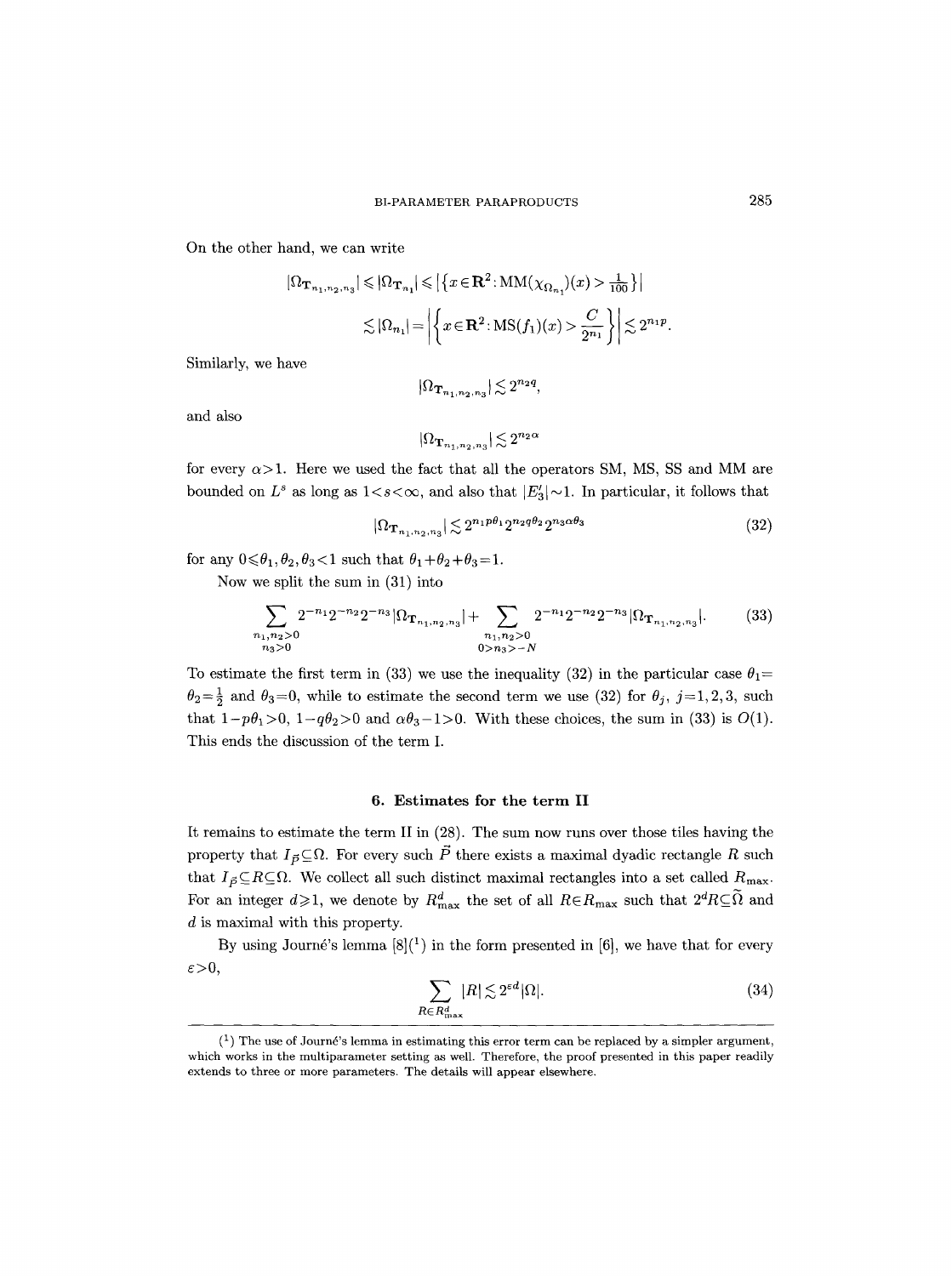Our initial sum in the term II is now smaller than

$$
\sum_{d \geqslant 1} \sum_{R \in R_{\text{max}}^d} \sum_{I_{\vec{P}} \subseteq R \cap \Omega} \frac{1}{|I_{\vec{P}}|^{1/2}} |\langle f_1, \Phi_{\vec{P}_1} \rangle| |\langle f_2, \Phi_{\vec{P}_2} \rangle| |\langle f_3, \Phi_{\vec{P}_3} \rangle|.
$$
 (35)

We claim that for every  $R \in R_{\text{max}}^d$  we have

$$
\sum_{I_{\vec{P}} \subseteq R \cap \Omega} \frac{1}{|I_{\vec{P}}|^{1/2}} |\langle f_1, \Phi_{\vec{P}_1} \rangle| |\langle f_2, \Phi_{\vec{P}_2} \rangle| |\langle f_3, \Phi_{\vec{P}_3} \rangle| \lesssim 2^{-Nd} |R| \tag{36}
$$

for any number  $N>0$ . If (36) is true, then by combining it with (34), we can estimate (35) by

$$
\sum_{d\geqslant 1}\sum_{R\in R_{\text{max}}^d}2^{-Nd}|R|=\sum_{d\geqslant 1}2^{-Nd}\sum_{R\in R_{\text{max}}^d}|R|\lesssim \sum_{d\geqslant 1}2^{-Nd}2^{\varepsilon d}\lesssim 1,
$$

which would complete the proof.

It remains to prove (36). Fix  $R:=I\times J$  in  $R_{\text{max}}^d$ . Since  $2^dR:=\tilde{I}\times \tilde{J}\subseteq \tilde{\Omega}$ , it follows that  $2^d R \cap E'_3 = \emptyset$ , and so  $\chi_{E'_3} = \chi_{E'_3} \chi_{(\tilde{I} \times \tilde{J})^c}$ . Now we write

$$
\chi_{(\tilde{I}\times\tilde{J})^c}=\chi_{\tilde{I}^c}+\chi_{\tilde{J}^c}-\chi_{\tilde{I}^c}\cdot\chi_{\tilde{J}^c}.
$$

As a consequence, the left-hand side in (36) splits into three sums. Since all are similar, we will treat only the first one.

Recall that every  $I_{\vec{P}}$  is of the form  $I_{\vec{P}}{=}I_{P'}{\times}I_{P''},$  and let us denote by  ${\mathcal{L}}$  the set

$$
\mathcal{L}:=\{I_{P'}\colon I_{\vec{P}}\subseteq R\}.
$$

Then split

$$
\mathcal{L}=\bigcup_{d_1\geqslant 0}\mathcal{L}_{d_1},
$$

where

$$
\mathcal{L}_{d_1} := \left\{ K' \in \mathcal{L} : \frac{|I|}{|K'|} \sim 2^{d_1} \right\},\
$$

$$
\sum |K'| \le |I|
$$

and observe that

$$
\sum_{K' \in \mathcal{L}_{d_1}} \lvert K' \rvert \lesssim \lvert I \rvert.
$$

(37)

Then, we can majorize the left-hand side of (36) by

$$
\sum_{d_1 \geq 0} \sum_{K' \in \mathcal{L}_{d_1}} \sum_{\substack{I_{\vec{P}} \subseteq R \\ I_{P'} = K'}} \frac{1}{|I_{\vec{P}}|^{1/2}} |\langle f_1, \Phi_{\vec{P}_1} \rangle| |\langle f_2, \Phi_{\vec{P}_2} \rangle| |\langle f_3, \Phi_{\vec{P}_3} \rangle|
$$
  

$$
= \sum_{d_1 \geq 0} \sum_{K' \in \mathcal{L}_{d_1}} \sum_{\substack{I_{\vec{P}} \subseteq R \\ I_{P'} = K'}} |I_{P'}| \frac{1}{|I_{P''}|^{1/2}}
$$
  

$$
\times \left| \left\langle \frac{\langle f_1, \Phi_{P'_1} \rangle}{|I_{P'}|^{1/2}}, \Phi_{P''_1} \right\rangle \right| \left| \left\langle \frac{\langle f_2, \Phi_{P'_2} \rangle}{|I_{P'}|^{1/2}}, \Phi_{P''_2} \right\rangle \right| \left| \left\langle \frac{\langle f_3, \Phi_{P'_3} \rangle}{|I_{P'}|^{1/2}}, \Phi_{P''_3} \right\rangle \right|
$$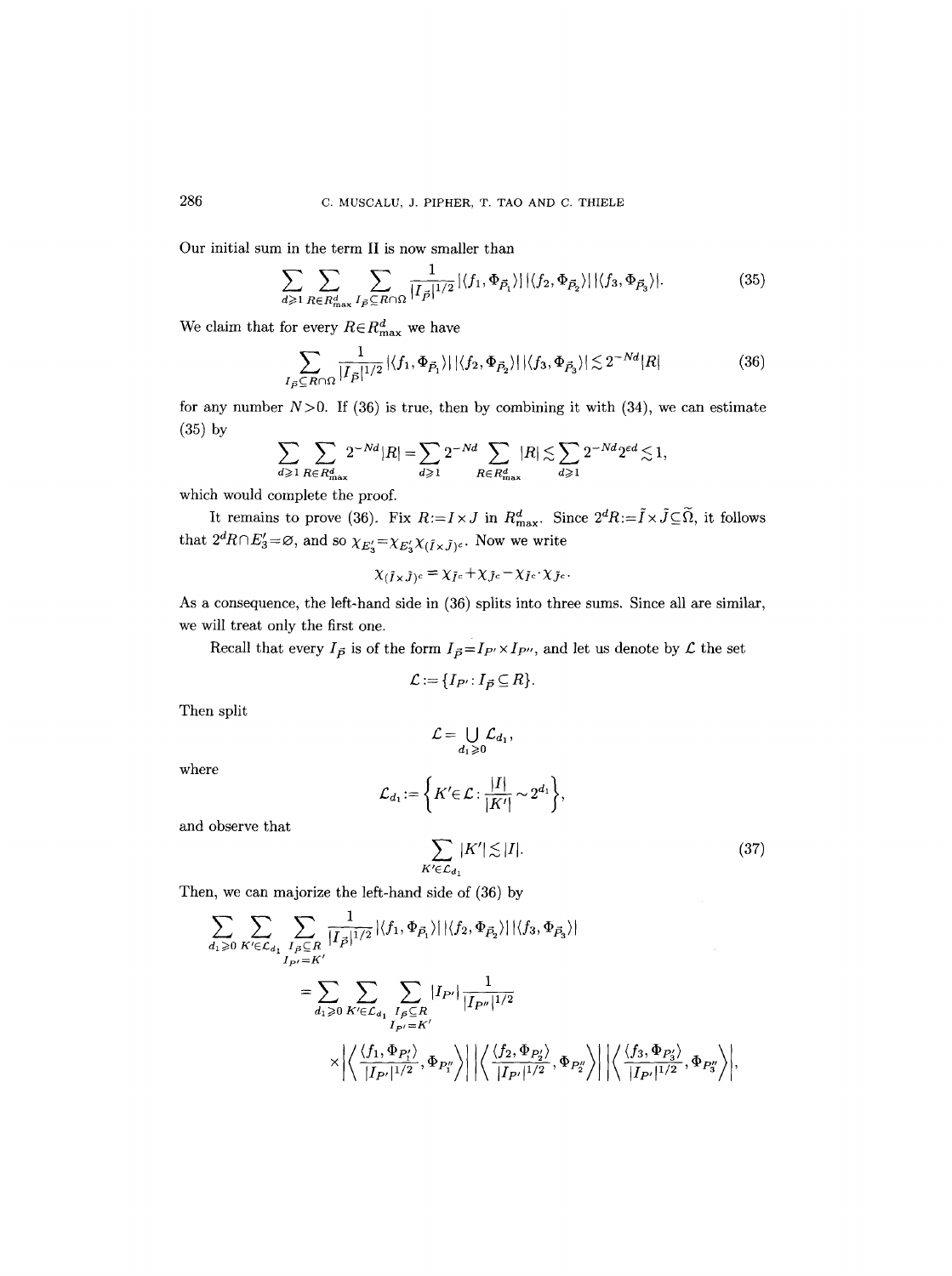where we redefined  $f_3\!:=\!\chi_{E'_3}\chi_{\tilde{I}^c}.$ 

Let us observe that if  $\vec{P}$  is such that  $I_{P'}=K'$ , then the one-parameter tiles  $P'_j$ ,  $j\!=\!1,2,3,$  are fixed, and we will denote for simplicity  $\Phi_{P'_j}\! =:\!\Phi^j_{K'}.$  We also write

$$
\mathbf{P}_{K'}\!:=\!\{P''\!: I_{\vec{P}}\!\subseteq\!R\text{ and }I_{P'}\!=\!K'\}.
$$

With this notation, we rewrite our sum as

$$
\sum_{d_1 \geqslant 0} \sum_{K' \in \mathcal{L}_{d_1}} |K'| \sum_{P'' \in \mathbf{P}_{K'}} \frac{1}{|I_{P''}|^{1/2}} \prod_{j=1}^3 \left| \left\langle \frac{\langle f_j, \Phi^j_{K'} \rangle}{|K'|^{1/2}}, \Phi_{P''_j} \right\rangle \right|.
$$
 (38)

 $\overline{a}$ 

Next we split  $\mathbf{P}_{K'}$  as

$$
\mathbf{P}_{K'}=\bigcup_{d_2\geqslant 0}\mathbf{P}_{K'}^{d_2},
$$

where

$$
\mathbf{P}_{K'}^{d_2} \! := \! \left\{ P'' \!\! \in \! \mathbf{P}_{K'} \! : \! \frac{|J|}{|I_{P''}|} \! \sim \! 2^{d_2} \right\} \! .
$$

As a consequence, (38) splits as

$$
\sum_{d_1 \geqslant 0} \sum_{K' \in \mathcal{L}_{d_1}} |K'| \sum_{d_2 \geqslant 0} \sum_{P'' \in \mathbf{P}_{K'}^{d_2}} \frac{1}{|I_{P''}|^{1/2}} \prod_{j=1}^3 \left| \left\langle \frac{\langle f_j, \Phi'_{K'} \rangle}{|K'|^{1/2}}, \Phi_{P''_j} \right\rangle \right|
$$
\n
$$
= \sum_{d_1 \geqslant 0} \sum_{K' \in \mathcal{L}_{d_1}} |K'| \sum_{P'' \in \bigcup_{d_2 < d_1} P_{K'}^{d_2}} \frac{1}{|I_{P''}|^{1/2}} \prod_{j=1}^3 \left| \left\langle \frac{\langle f_j, \Phi'_{K'} \rangle}{|K'|^{1/2}}, \Phi_{P''_j} \right\rangle \right| \qquad (39)
$$
\n
$$
+ \sum_{d_1 \geqslant 0} \sum_{K' \in \mathcal{L}_{d_1}} |K'| \sum_{P'' \in \bigcup_{d_2 \geqslant d_1} P_{K'}^{d_2}} \frac{1}{|I_{P''}|^{1/2}} \prod_{j=1}^3 \left| \left\langle \frac{\langle f_j, \Phi'_{K'} \rangle}{|K'|^{1/2}}, \Phi_{P''_j} \right\rangle \right|.
$$

To estimate the first term on the right-hand side of (39) we observe that

$$
\begin{aligned} &{\rm size}_{\bigcup_{d_2 \leqslant d_1} {\bf P}_{K'}^{d_2} \!}\! \left( \frac{\langle f_1, \Phi^1_{K'} \rangle}{|K'|^{1/2}} \right) \lesssim 2^{d_1 + d}, \\ &{\rm size}_{\bigcup_{d_2 \leqslant d_1} {\bf P}_{K'}^{d_2} \!}\! \left( \frac{\langle f_2, \Phi^2_{K'} \rangle}{|K'|^{1/2}} \right) \lesssim 2^{d_1 + d}, \\ &{\rm size}_{\bigcup_{d_2 \leqslant d_1} {\bf P}_{K'}^{d_2} \!}\! \left( \frac{\langle f_3, \Phi^3_{K'} \rangle}{|K'|^{1/2}} \right) \lesssim 2^{-N(d_1 + d)}, \end{aligned}
$$

where  $N$  is as big as we want. Similarly, we have

$$
\begin{aligned}\n\text{energy}_{\bigcup_{d_2 \leqslant d_1} P_{K'}^{d_2} \left( \frac{\langle f_1, \Phi_{K'}^1 \rangle}{|K'|^{1/2}} \right) &\lesssim 2^{d_1 + d} |J|, \\
\text{energy}_{\bigcup_{d_2 \leqslant d_1} P_{K'}^{d_2} \left( \frac{\langle f_2, \Phi_{K'}^2 \rangle}{|K'|^{1/2}} \right) &\lesssim 2^{d_1 + d} |J|, \\
\text{energy}_{\bigcup_{d_2 \leqslant d_1} P_{K'}^{d_2} \left( \frac{\langle f_3, \Phi_{K'}^3 \rangle}{|K'|^{1/2}} \right) &\lesssim 2^{-N(d_1 + d)} |J|.\n\end{aligned}
$$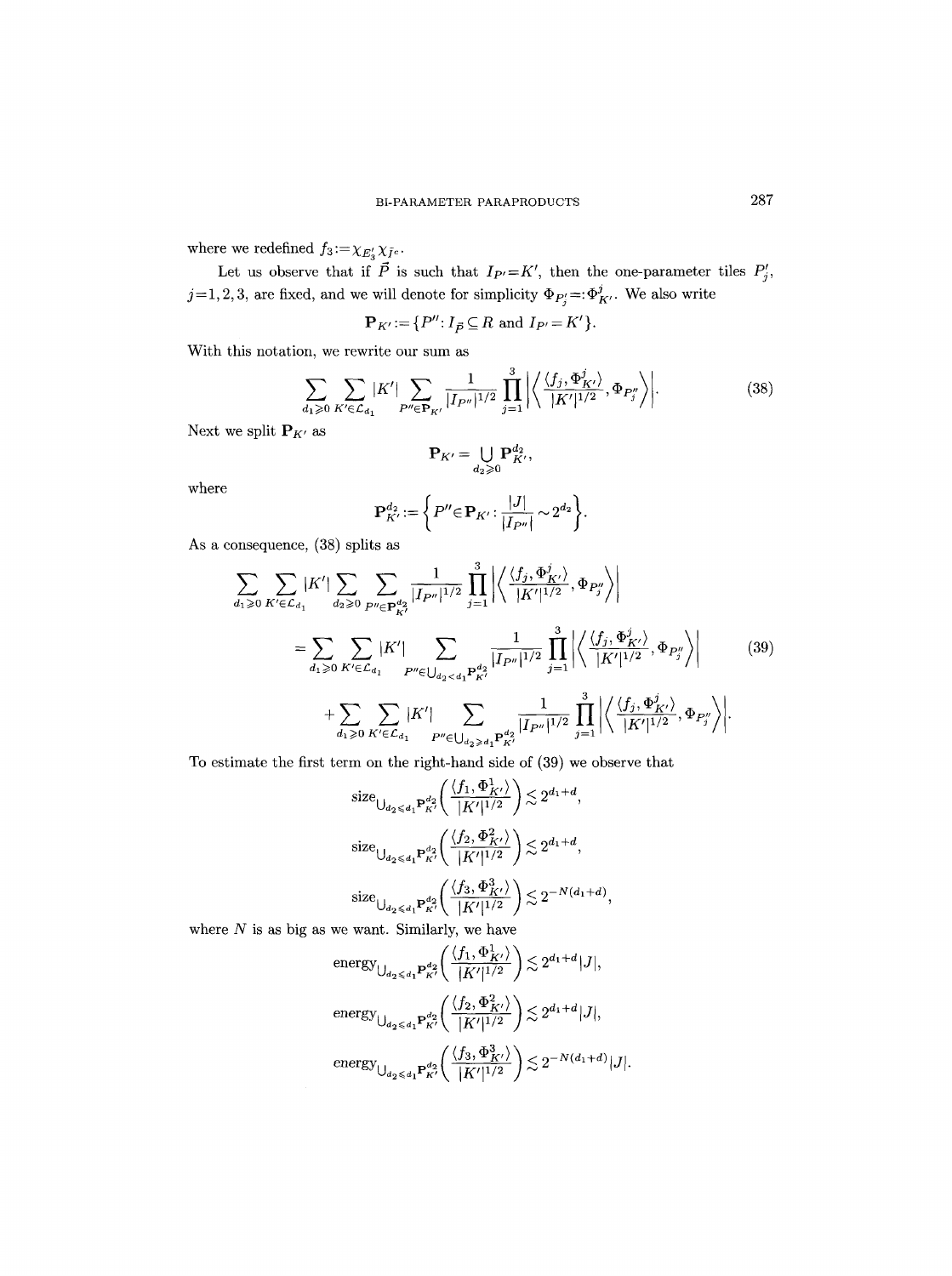Using these inequalities and applying Proposition 3.6, we can majorize that first term by

$$
\sum_{d_1 \geqslant 0} \sum_{K' \in \mathcal{L}_{d_1}} |K'| 2^{d_1 + d} 2^{d_1 + d} 2^{-N(d_1 + d)} |J| = 2^{-(N-2)d} |J| \sum_{d_1 \geqslant 0} 2^{-(N-2)d_1} \sum_{K' \in \mathcal{L}_{d_1}} |K'|
$$
  

$$
\lesssim 2^{-(N-2)d} |J| \sum_{d_1 \geqslant 0} 2^{-(N-2)d_1} |I|
$$
  

$$
\lesssim 2^{-(N-2)d} |I| |J|
$$
  

$$
= 2^{-(N-2)d} |R|,
$$
 (40)

also by using (37). Then, to handle the second term on the right-hand side of (39), we decompose

$$
\bigcup_{d_2 \geqslant d_1} \mathbf{P}_{K'}^{d_2} = \bigcup_{d_3} \mathbf{P}_{K', d_3},\tag{41}
$$

where  $P_{K',d_3}$  is the collection of all tiles  $P'' \in \bigcup_{d_2 \geq d_1} P_{K'}^{d_2}$  so that  $2^{d_3}(K' \times I_{P''}) \subseteq \widetilde{\Omega}$  and  $d_3$  is maximal with this property.

It is not difficult to observe that in fact we have the constraint  $d_1 + d \leq d_3$ . Taking this into account, the second term can be written as

$$
\sum_{d_1 \geqslant 0} \sum_{K' \in \mathcal{L}_{d_1}} |K'| \sum_{d_3 \geqslant d_1 + d} \sum_{P'' \in \mathbf{P}_{K', d_3}} \frac{1}{|I_{P''}|^{1/2}} \prod_{j=1}^3 \left| \left\langle \frac{\langle f_j, \Phi^j_{K'} \rangle}{|K'|^{1/2}}, \Phi_{P''_j} \right\rangle \right|.
$$
 (42)

Now we estimate as before the sizes and energies as follows:

$$
\begin{aligned} &{\rm size}_{{\bf P}_{K',d_3}}\bigg(\frac{\langle f_1, \Phi^1_{K'}\rangle}{|K'|^{1/2}}\bigg) \lesssim 2^{d_3},\\ &{\rm size}_{{\bf P}_{K',d_3}}\bigg(\frac{\langle f_2, \Phi^2_{K'}\rangle}{|K'|^{1/2}}\bigg) \lesssim 2^{d_3},\\ &{\rm size}_{{\bf P}_{K',d_3}}\bigg(\frac{\langle f_3, \Phi^3_{K'}\rangle}{|K'|^{1/2}}\bigg) \lesssim 2^{-Nd_3}, \end{aligned}
$$

where, as usual,  $N$  is as big as we want. Similarly, we have

$$
\begin{aligned} &\text{energy}_{\mathbf{P}_{K',d_3}}\bigg(\frac{\langle f_1, \Phi^1_{K'}\rangle}{|K'|^{1/2}}\bigg) \lesssim 2^{d_3}|J|,\\ &\text{energy}_{\mathbf{P}_{K',d_3}}\bigg(\frac{\langle f_2, \Phi^2_{K'}\rangle}{|K'|^{1/2}}\bigg) \lesssim 2^{d_3}|J|,\\ &\text{energy}_{\mathbf{P}_{K',d_3}}\bigg(\frac{\langle f_3, \Phi^3_{K'}\rangle}{|K'|^{1/2}}\bigg) \lesssim 2^{-Nd_3}|J|. \end{aligned}
$$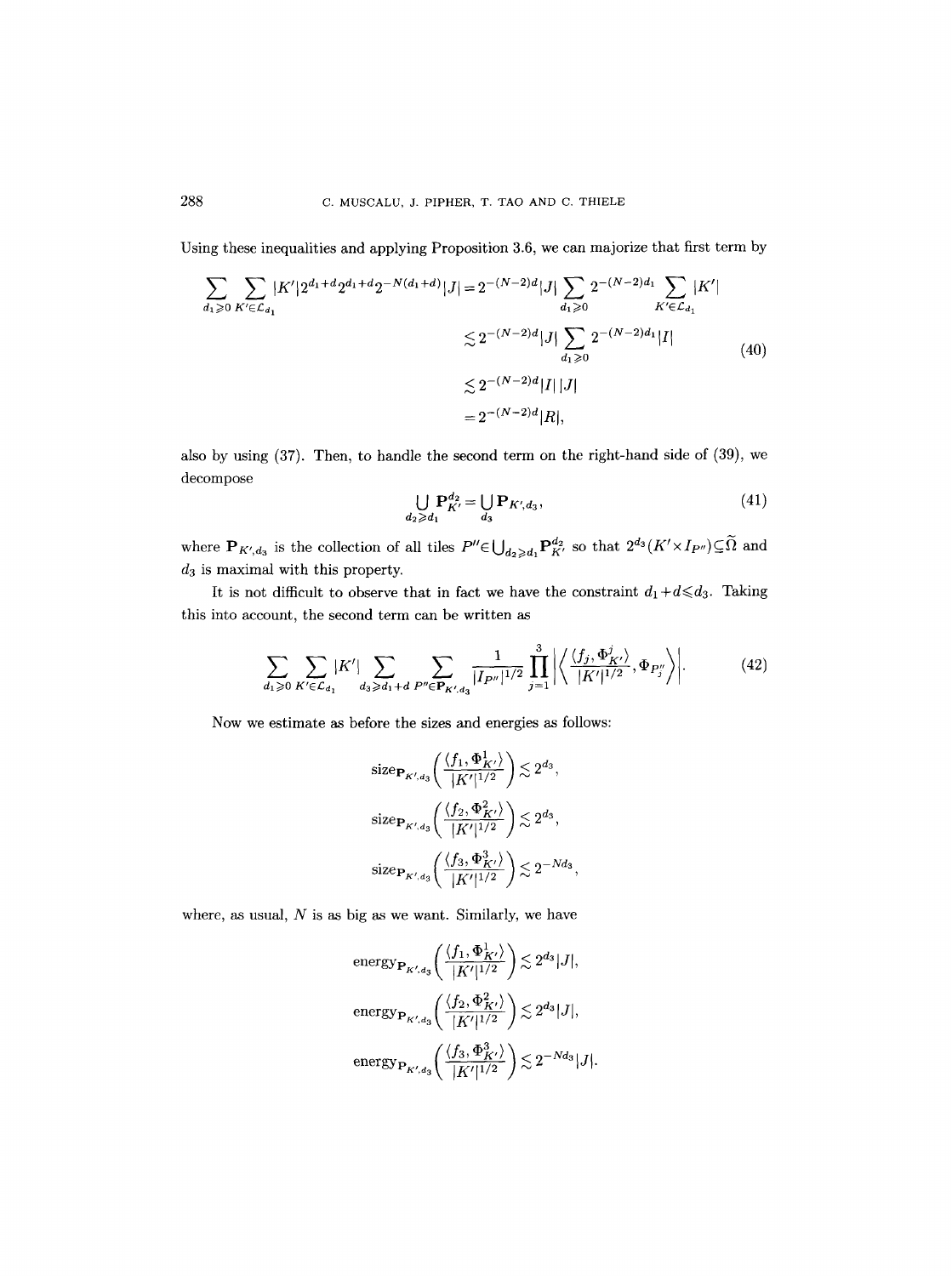Using all these estimates, the term (42) is seen to be smaller than

$$
\sum_{d_1 \geqslant 0} \sum_{K' \in \mathcal{L}_{d_1}} |K'| \sum_{d_1 + d \leqslant d_3} 2^{d_3} 2^{d_3} 2^{-Nd_3} |J| = |J| \sum_{d_1 \geqslant 0} 2^{-(N-2)(d_1 + d)} \sum_{K' \in \mathcal{L}_{d_1}} |K'|
$$
\n
$$
\lesssim |I| |J| 2^{-(N-2)d} = 2^{(N-2)d} |R|,
$$
\n
$$
(43)
$$

by using (37), and this completes the proof.

## 7. Counterexamples

The next step in understanding this bi-parameter multilinear framework is to consider more singular multipliers. The most natural candidate is the double bilinear Hilbert transform, defined by

$$
B_d(f,g)(x,y) = \int_{\mathbf{R}^2} f(x-t_1, y-t_2) g(x+t_1, y+t_2) \frac{dt_1}{t_1} \frac{dt_2}{t_2}
$$
  
= 
$$
\int_{\mathbf{R}^4} \text{sgn}(\xi_1 - \xi_2) \text{sgn}(\eta_1 - \eta_2) \hat{f}(\xi_1, \eta_1) \hat{g}(\xi_2, \eta_2)
$$
  

$$
\times e^{2\pi i(x,y) \cdot ((\xi_1, \eta_1) + (\xi_2, \eta_2))} d\xi d\eta.
$$
 (44)

It is the bi-parameter analogue of the bilinear Hilbert transform studied in [12] and given by

$$
B(f_1, f_2)(x) = \int_{\mathbf{R}} f_1(x - t) f_2(x + t) \frac{dt}{t} = \int_{\mathbf{R}^2} \text{sgn}(\xi - \eta) \hat{f}(\xi) \hat{g}(\eta) e^{2\pi i x (\xi + \eta)} d\xi d\eta. \tag{45}
$$

This time, the functions  $f_1$  and  $f_2$  are defined on the real line. It is known (see [12]) that  $B$  satisfies many  $L^p$ -estimates.

However, regarding  $B_d$  we have the following theorem:

THEOREM 7.1. *The double bilinear Hilbert transform B<sub>d</sub> defined by* (44) *does not satisfy any LP-estimates.* 

*Proof.* It is based on the following simple observation. Let  $f(x,y)=g(x,y)=e^{ixy}$ . Since

$$
(x-t1)(y-t2)+(x+t1)(y+t2) = 2xy+2t1t2,
$$

one can formally write

$$
B(e^{ixy}, e^{ixy})(x, y) = e^{2ixy} \int_{\mathbf{R}^2} e^{2it_1t_2} \frac{dt_1}{t_1} \frac{dt_2}{t_2} = 4e^{2ixy} \int_0^\infty \int_0^\infty \frac{\sin(t_1t_2)}{t_1t_2} dt_1 dt_2
$$

$$
= 4e^{2ixy} \int_0^\infty \left( \int_0^\infty \frac{\sin(t_1t_2)}{t_2} dt_2 \right) \frac{dt_1}{t_1} = 4e^{2ixy} \frac{\pi}{2} \int_0^\infty \frac{dt}{t}.
$$

To obtain a quantitative version of this, we need the following lemma: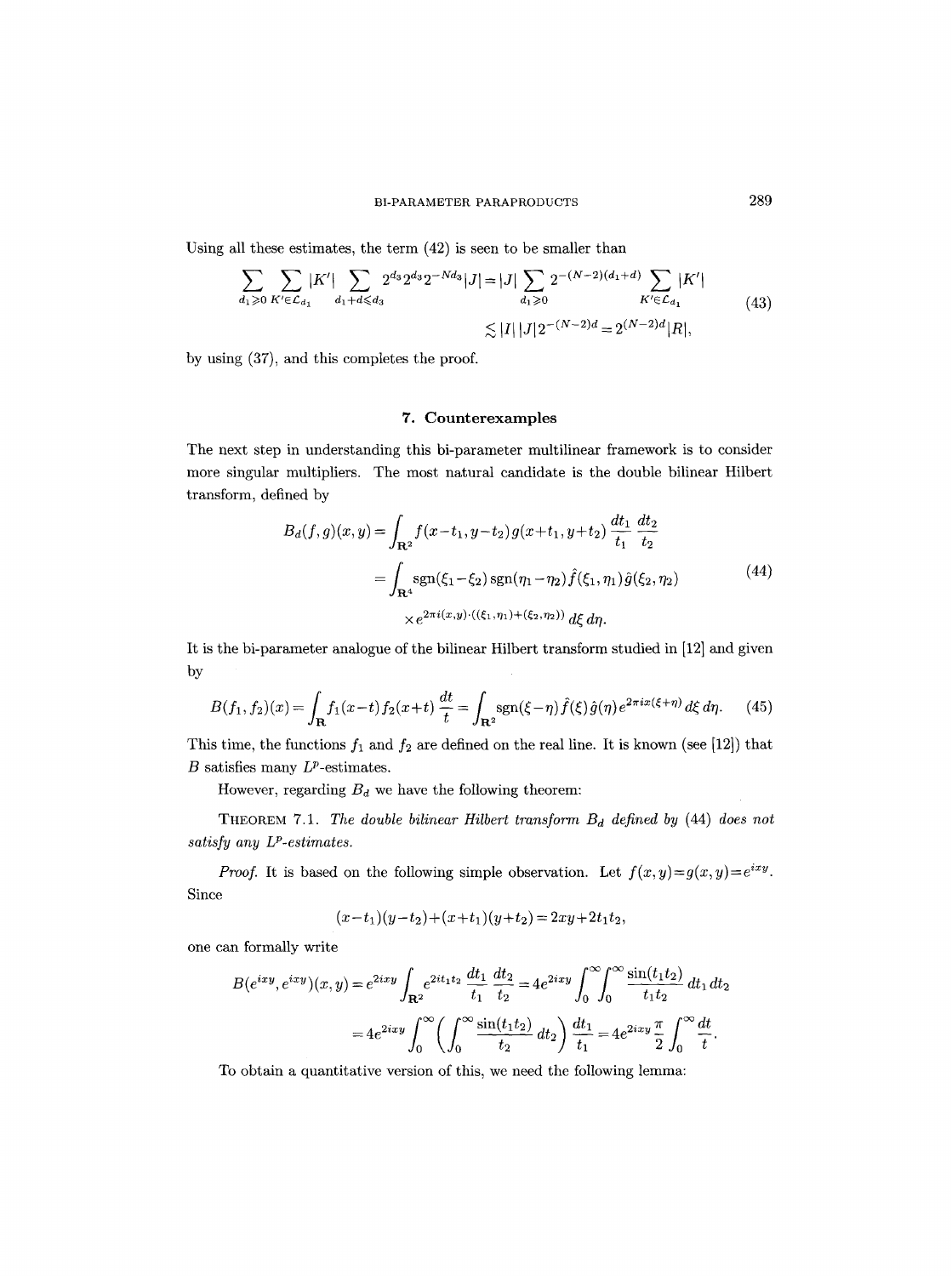LEMMA 7.2. *There are two universal constants*  $C_1, C_2 > 0$  such that

$$
\left| \int_0^N \int_0^N \frac{\sin(xy)}{xy} \, dx \, dy \right| \geqslant C_1 \log N \tag{46}
$$

*as long as*  $N>C_2$ .

*Proof.* Since  $\int_0^\infty (\sin t/t) dt = \frac{1}{2}\pi$ , there is a constant  $C > 0$  such that

$$
\int_0^x \frac{\sin t}{t} \, dt \in \left[ \frac{\pi}{4}, \frac{3\pi}{4} \right] \tag{47}
$$

whenever  $x>C$ . Then,

$$
\int_{0}^{N} \int_{0}^{N} \frac{\sin(xy)}{xy} dx dy = \int_{0}^{N} \left( \int_{0}^{N} \frac{\sin(xy)}{y} dy \right) \frac{dx}{x}
$$
  
\n
$$
= \int_{0}^{N} \left( \int_{0}^{Nx} \frac{\sin t}{t} dt \right) \frac{dx}{x}
$$
  
\n
$$
= \int_{0}^{C/N} \left( \int_{0}^{Nx} \frac{\sin t}{t} dt \right) \frac{dx}{x} + \int_{C/N}^{N} \left( \int_{0}^{Nx} \frac{\sin t}{t} dt \right) \frac{dx}{x}
$$
  
\n
$$
= \int_{0}^{C} \left( \int_{0}^{x} \frac{\sin t}{t} dt \right) \frac{dx}{x} + \int_{C/N}^{N} \left( \int_{0}^{Nx} \frac{\sin t}{t} dt \right) \frac{dx}{x}.
$$
 (48)

Since the function  $x \mapsto (1/x)\int_0^x (\sin t/t) dt$  is continuous on [0, C], it follows that the first term in  $(48)$  is actually  $O(1)$ . To estimate the second term in  $(48)$ , we observe that since  $x > C/N$ , it follows that  $Nx > C$ , and so, by using (47) we can write

$$
\int_{C/N}^{N} \left( \int_{0}^{Nx} \frac{\sin t}{t} \, dt \right) \frac{dx}{x} \ge \frac{\pi}{4} \int_{C/N}^{N} \frac{dx}{x} = \frac{\pi}{4} (2 \log N - \log C),
$$

and this ends the proof of the lemma, if N is big enough.  $\Box$ 

Now, coming back to the proof of the theorem, we define

$$
f_N(x, y) = g_N(x, y) = e^{ixy} \chi_{[-N,N]}(x) \chi_{[-N,N]}(y)
$$

and observe that

$$
|B_d(f_N, g_N)(x, y)| \ge C \left| \int_0^{N/10} \int_0^{N/10} \frac{\sin(zt)}{zt} \, dz \, dt \right| + O(1) \ge C \log N + O(1)
$$

as long as  $x, y \in [-\frac{1}{1000}N, \frac{1}{1000}N]$ . This pointwise estimate precludes that we have  $||B_d(f_N, g_N)||_r \leq C ||f_N||_p ||g_N||_q$  uniformly in N.  $\square$ 

At the end of this section, we would like to observe that, in the same manner, one can disprove the boundedness of the following operator considered in [15]. Let V be the trilinear operator V defined by

$$
V(f,g,h)(x) = \int_{\xi_1 < \xi_2 < \xi_3} \hat{f}(\xi_1) \hat{g}(\xi_2) \hat{h}(\xi_3) e^{2\pi i x (\xi_1 - \xi_2 + \xi_3)} d\xi_1 d\xi_2 d\xi_3. \tag{49}
$$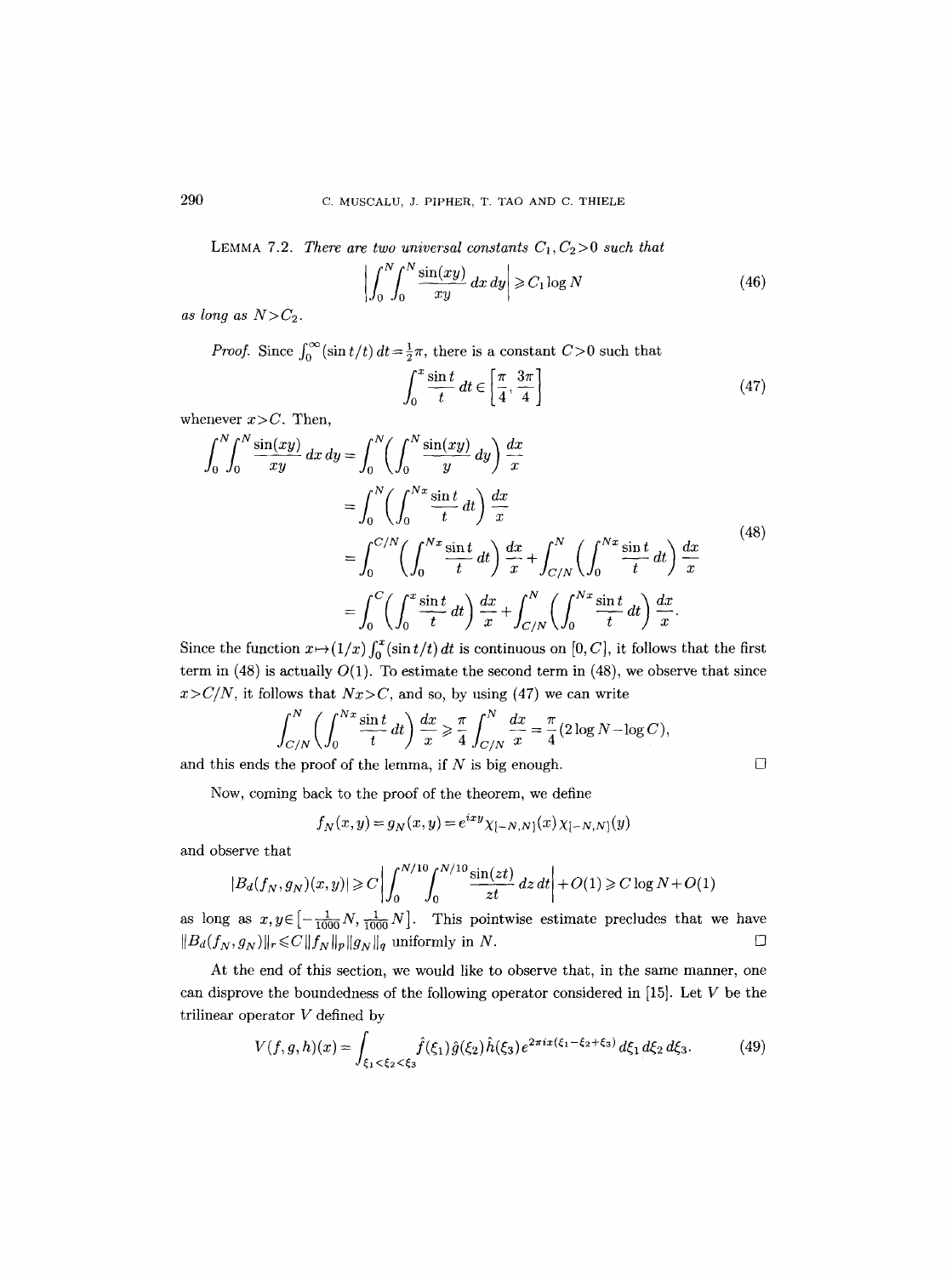The following theorem holds (see [15]):

THEOREM 7.3. *The trilinear operator V constructed above does not map* 

$$
L^2 \times L^2 \times L^2 \to L^{2/3,\infty}.
$$

*Proof.* First, by a simple change of variables one can reduce the study of V to the study of  $V_1$  defined by

$$
V_1(f,g,h)(x) = \int_{\xi_1 < -\xi_2 < \xi_3} \hat{f}(\xi_1) \hat{g}(\xi_2) \hat{h}(\xi_3) e^{2\pi i x (\xi_1 + \xi_2 + \xi_3)} d\xi_1 d\xi_2 d\xi_3.
$$
 (50)

Also, we observe that the behaviour of  $V_1$  is similar to the behaviour of  $V_2$  defined by

$$
V_2(f,g,h)(x) = \int_{\mathbf{R}^3} \operatorname{sgn}(\xi_1 + \xi_2) \operatorname{sgn}(\xi_2 + \xi_3) \hat{f}(\xi_1) \hat{g}(\xi_2) \hat{h}(\xi_3) e^{2\pi i x (\xi_1 + \xi_2 + \xi_3)} d\xi_1 d\xi_2 d\xi_3,
$$
\n(51)

since the difference between  $V_1$  and  $V_2$  is a sum of simpler bounded operators.

But then,  $V_2$  can be rewritten as

$$
V_2(f,g,h)(x) = \int_{\mathbf{R}^2} f(x-t_1) g(x-t_1-t_2) h(x-t_2) \frac{dt_1}{t_1} \frac{dt_2}{t_2}.
$$

The counterexample is based on the following observation, similar to the one before. Consider  $f(x)=h(x)=e^{ix^2}$  and  $g(x)=e^{-ix^2}$ . Because

 $(x-t_1)^2 - (x-t_1-t_2)^2 + (x-t_2)^2 = x^2 + 2t_1t_2,$ 

we can again formally write

$$
V_2(e^{ix^2}, e^{-ix^2}, e^{ix^2})(x) = e^{ix^2} \int_{\mathbf{R}^2} e^{2it_1t_2} \frac{dt_1}{t_1} \frac{dt_2}{t_2} = 4e^{ix^2} \frac{\pi}{4} \int_0^\infty \frac{dt}{t}.
$$

To quantify this, we define  $f_N(x)=h_N(x)=e^{ix^2}\chi_{[-N,N]}(x)$  and  $g_N(x)=e^{-ix^2}\chi_{[-N,N]}(x)$ , and observe as before that

$$
|V_2(f_N, g_N, h_N)(x)| \ge C \left| \int_0^{N/10} \int_0^{N/10} \frac{\sin(xy)}{xy} \, dx \, dy \right| + O(1)
$$

if  $x \in \left[-\frac{1}{1000}N, \frac{1}{1000}N\right]$ , and this, as we have seen, contradicts the boundedness of the  $\Box$  operator.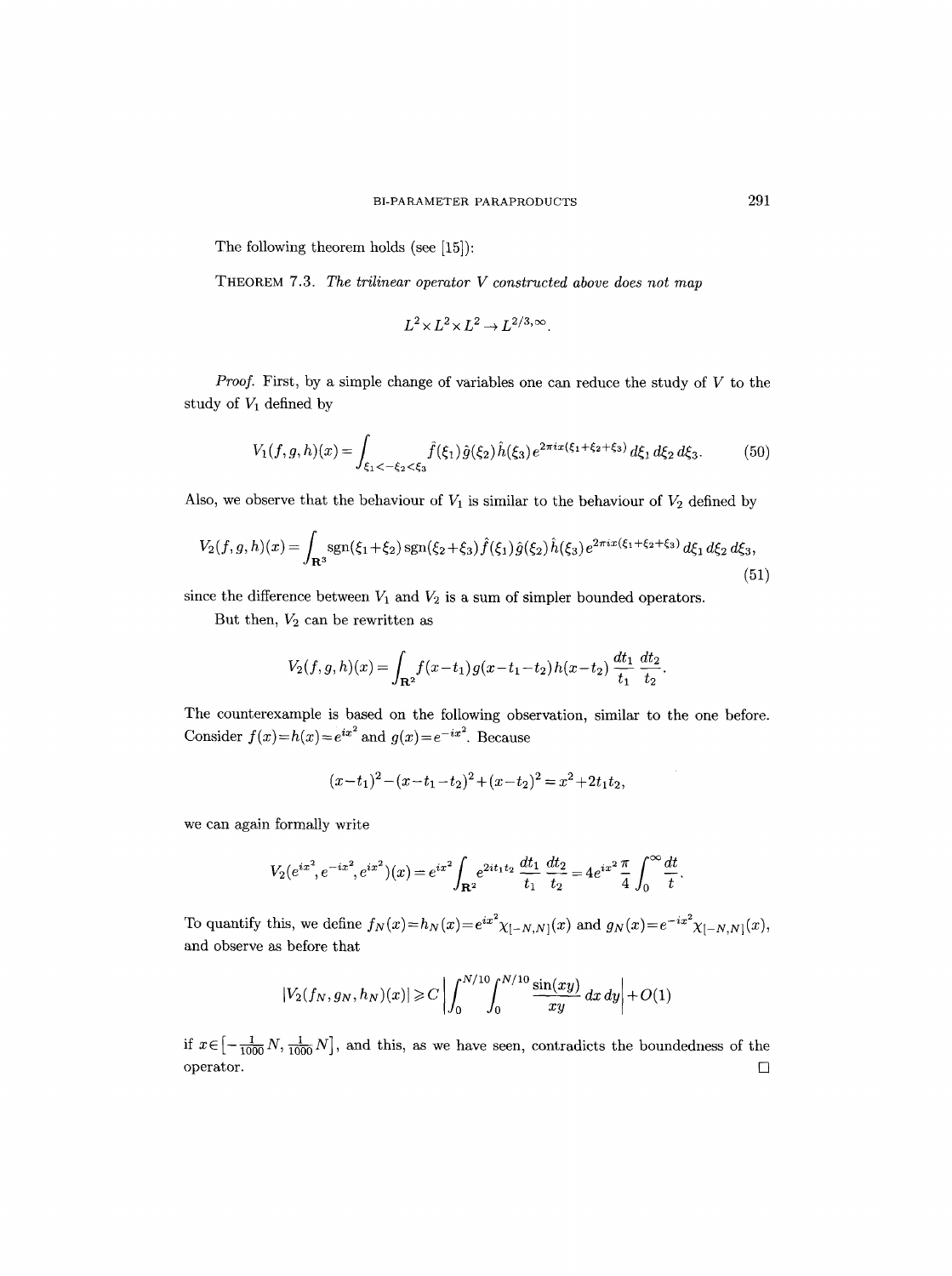#### 8. Further remarks

First of all, we would like to remark that Theorem 1.1 has a straightforward generalization to the case of *n*-linear operators, for  $n \ge 1$ .

Let  $m \in L^{\infty}(\mathbf{R}^{2n})$  be a symbol satisfying the bi-parameter Marcinkiewicz-Hörmander-Mikhlin condition

$$
|\partial_{\xi}^{\alpha} \partial_{\eta}^{\beta} m(\xi, \eta)| \lesssim \frac{1}{|\xi|^{|\alpha|}} \frac{1}{|\eta|^{|\beta|}} \tag{52}
$$

for many multiindices  $\alpha$  and  $\beta$ . Then, for Schwartz functions  $f_1, ..., f_n$  in  $\mathbb{R}^2$ , define the operator  $T_m$  by

$$
T_m(f_1, ..., f_n)(x) := \int_{\mathbf{R}^{2n}} m(\xi, \eta) \hat{f}_1(\xi_1, \eta_1) ... \hat{f}_n(\xi_n, \eta_n) e^{2\pi i x \cdot ((\xi_1, \eta_1) + ... + (\xi_n, \eta_n))} d\xi d\eta.
$$
 (53)

We thus record the following result:

THEOREM 8.1. *The bi-parameter n-linear operator*  $T_m$  maps  $L^{p_1} \times ... \times L^{p_n} \rightarrow L^p$  as *long as*  $1 < p_1, ..., p_n \leq \infty$ ,  $1/p_1 + ... + 1/p_n = 1/p$  *and*  $0 < p < \infty$ .

Here, when such an  $(n+1)$ -tuple  $(p_1,...,p_n,p)$  has the property that  $0 < p < 1$  and  $p_j = \infty$  for some  $1 \leq j \leq n$ , then, for some technical reasons (see [14]), by  $L^{\infty}$  one actually means  $L_c^{\infty}$ , the space of bounded measurable functions with compact support.

On the other hand, one can ask what is happening if one is interested in more singular multipliers. Suppose that  $\Gamma_1$  and  $\Gamma_2$  are subspaces in  $\mathbb{R}^n$ , and consider operators  $T_m$ defined by  $(53)$  where m satisfies

$$
|\partial_{\xi}^{\alpha}\partial_{\eta}^{\beta}m(\xi,\eta)| \lesssim \frac{1}{\text{dist}(\xi,\Gamma_1)^{|\alpha|}} \frac{1}{|\text{dist}(\eta,\Gamma_2)|^{\beta|}}.\tag{54}
$$

Our theorem says that if dim  $\Gamma_1 = \dim \Gamma_2 = 0$ , then we have many  $L^p$ -estimates available. On the other hand, the previous counterexamples show that when dim  $\Gamma_1=\dim\Gamma_2=1$ , then we do not have any  $L^p$ -estimates. But it is of course natural to ask the following question:

QUESTION 8.2. Let  $\dim \Gamma_1=0$  and  $\dim \Gamma_2=1$  with  $\Gamma_2$  non-degenerate in the sense *of* [14]. *If m is a multiplier satisfying* (54), *does the corresponding*  $T_m$  *satisfy any LP-estimates?* 

#### 9. Appendix: differentiating paraproducts

In this section we describe how the Kato-Ponce inequality (2) can be reduced to the Coifman-Meyer theorem, and also how the more general inequality (5) can be reduced to our Theorem 1.1.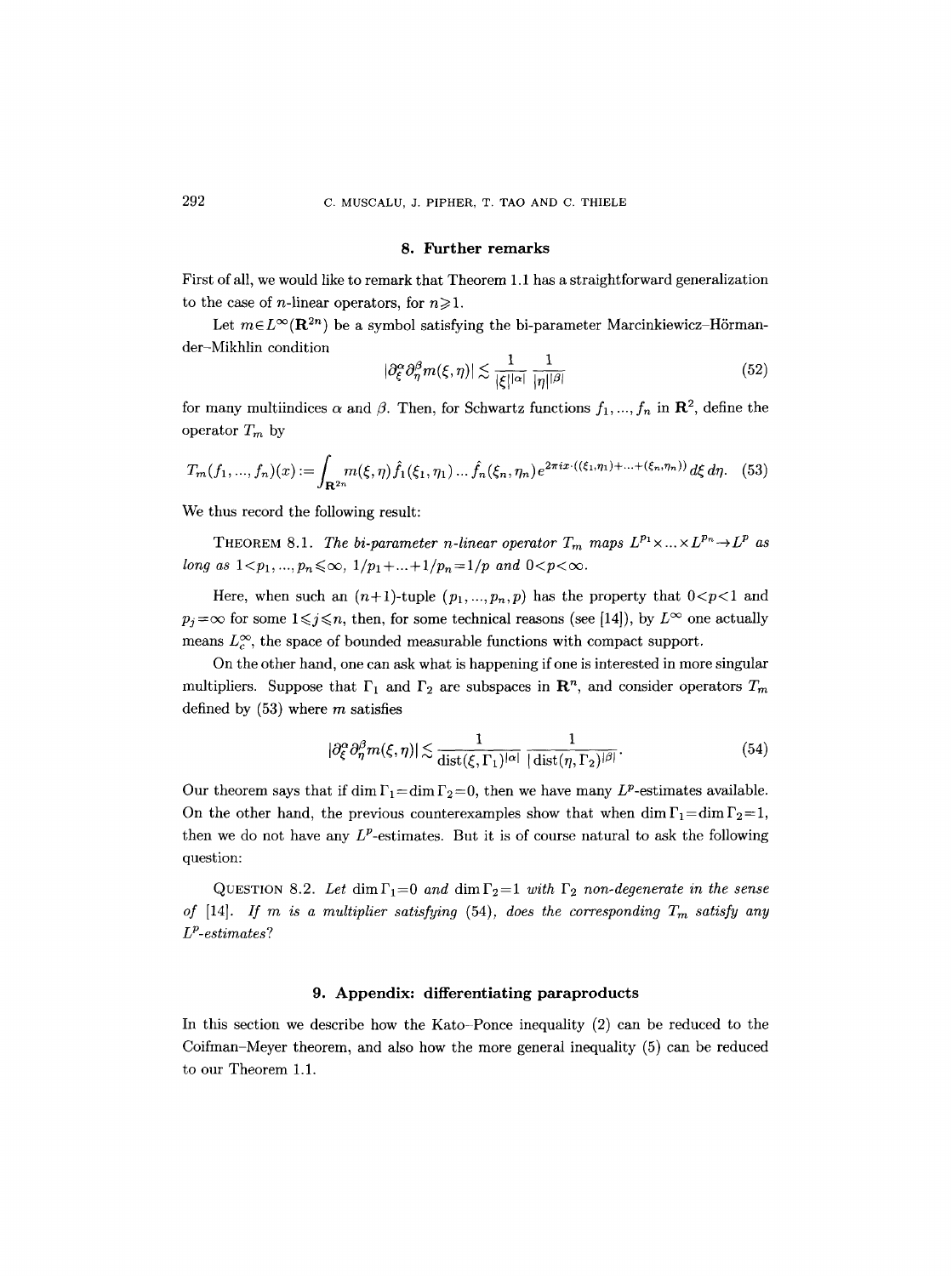The argument is standard and is based on some "calculus with paraproducts". We include it here for the reader's convenience.

In what follows, we will define generic classes of paraproducts. First we consider the sets  $\Phi$  and  $\Psi$  given by

$$
\Phi := \{ \phi \in \mathcal{S}(\mathbf{R}) : \operatorname{supp} \hat{\phi} \subseteq [-1, 1] \},
$$
  

$$
\Psi := \{ \psi \in \mathcal{S}(\mathbf{R}) : \operatorname{supp} \hat{\psi} \subseteq [1, 2] \}.
$$

The intervals  $[-1, 1]$  and  $[1, 2]$  are not important. What is important is the fact that  $\Phi$ consists of Schwartz functions whose Fourier support is compact and contains the origin, and  $\Psi$  consists of Schwartz functions whose Fourier support is compact and does not contain the origin. Then, for various  $\phi \in \Phi$  and  $\psi, \psi', \psi'' \in \Psi$ , we define the paraproducts  $\Pi_i$ ,  $j = 0, 1, 2, 3$ , as

$$
\Pi_0(f,g)(x) := \int_{\mathbf{R}} ((f \ast D_{2^k}^1 \psi)(g \ast D_{2^k}^1 \psi')) \ast D_{2^k}^1 \psi''(x) \, dk,\tag{55}
$$

$$
\Pi_1(f,g)(x) := \int_{\mathbf{R}} ((f \ast D_{2^k}^1 \phi)(g \ast D_{2^k}^1 \psi)) \ast D_{2^k}^1 \psi'(x) \, dk,\tag{56}
$$

$$
\Pi_2(f,g)(x) := \int_{\mathbf{R}} ((f \ast D_{2^k}^1 \psi)(g \ast D_{2^k}^1 \phi)) \ast D_{2^k}^1 \psi'(x) \, dk,\tag{57}
$$

$$
\Pi_3(f,g)(x) := \int_{\mathbf{R}} ((f \ast D_{2^k}^1 \psi)(g \ast D_{2^k}^1 \psi')) \ast D_{2^k}^1 \phi(x) \, dk. \tag{58}
$$

All these paraproducts are bilinear operators for which the Coifman-Meyer theorem applies. For instance, one can rewrite  $\Pi_0(f, g)$  as

$$
\Pi_0(f,g)(x) = \int_{\mathbf{R}^2} m(\xi_1, \xi_2) \hat{f}(\xi_1) \hat{g}(\xi_2) e^{2\pi i x (\xi_1 + \xi_2)} d\xi_1 d\xi_2,
$$

where the symbol  $m(\xi_1, \xi_2)$  is given by

$$
m(\xi_1, \xi_2) = \int_{\mathbf{R}} (D_{2^{-k}}^{\infty} \hat{\psi})(\xi_1) (D_{2^{-k}}^{\infty} \hat{\psi}')(\xi_2) (D_{2^{-k}}^{\infty} \hat{\psi}'')(-\xi_1 - \xi_2) dk
$$

and satisfies the Marcinkiewicz-Hörmander-Mikhlin condition.

The reduction relies on the following simple observation:

PROPOSITION 9.1. Let  $\alpha > 0$ . Then, for every paraproduct  $\Pi_1$  there exists a para*product H~ so that* 

$$
\mathcal{D}^{\alpha}\Pi_1(f,g) = \Pi'_1(f,\mathcal{D}^{\alpha}g) \tag{59}
$$

*for all Schwartz functions f and g on R.*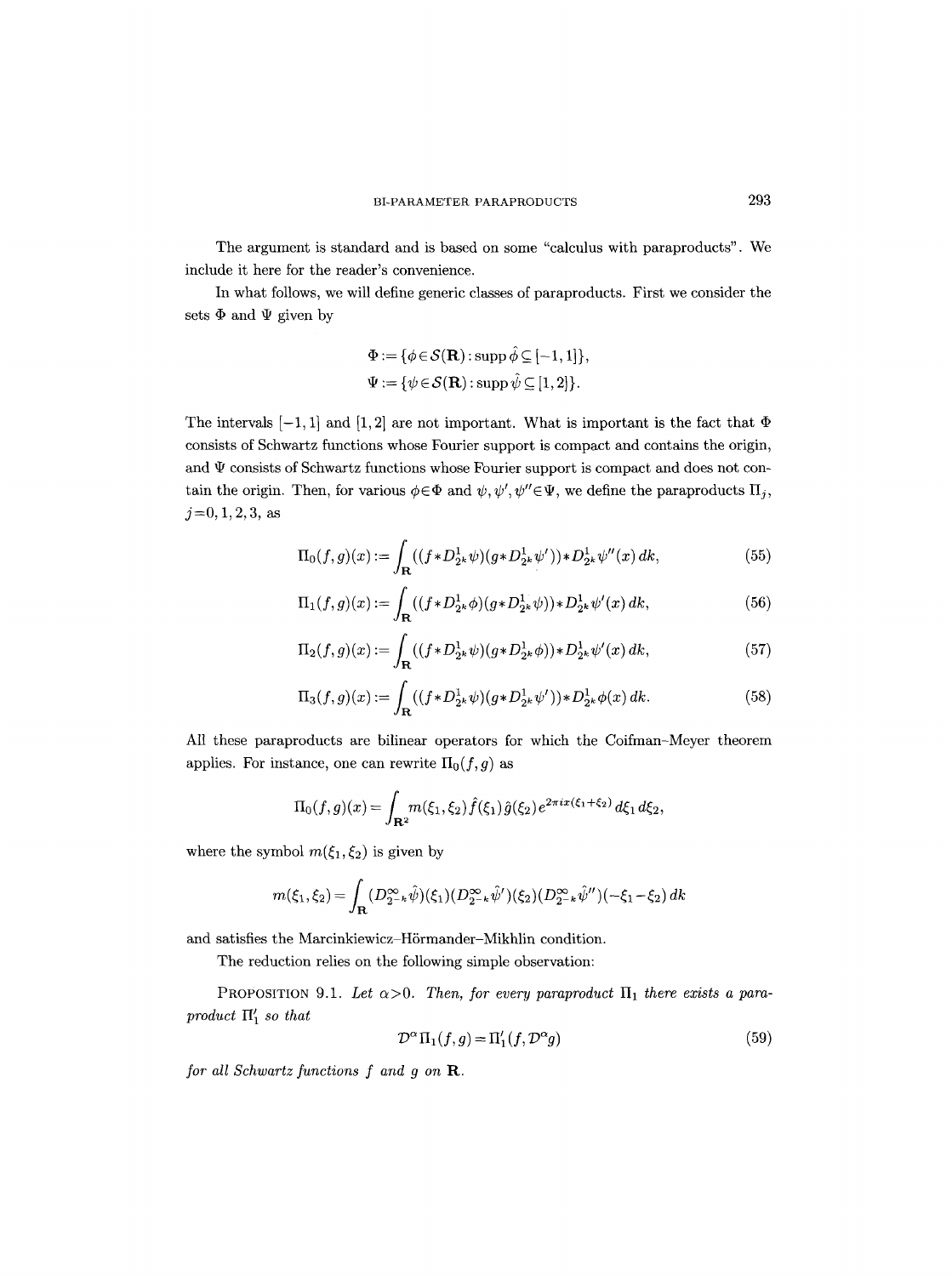*Proof.* It is based on the equalities

$$
\mathcal{D}^{\alpha}\Pi_{1}(f,g) = \int_{\mathbf{R}} ((f \ast D_{2^{k}}^{1} \phi)(g \ast D_{2^{k}}^{1} \psi)) \ast \mathcal{D}^{\alpha}(D_{2^{k}}^{1} \psi') dk
$$
  
\n
$$
= \int_{\mathbf{R}} ((f \ast D_{2^{k}}^{1} \phi)(g \ast D_{2^{k}}^{1} \psi)) \ast 2^{-k\alpha} D_{2^{k}}^{1} (\mathcal{D}^{\alpha} \psi') dk
$$
  
\n
$$
= \int_{\mathbf{R}} ((f \ast D_{2^{k}}^{1} \phi)(g \ast 2^{-k\alpha} D_{2^{k}}^{1} \psi)) \ast D_{2^{k}}^{1} (\mathcal{D}^{\alpha} \psi') dk
$$
  
\n
$$
= \int_{\mathbf{R}} ((f \ast D_{2^{k}}^{1} \phi)(g \ast \mathcal{D}^{\alpha}(D_{2^{k}}^{1} (\mathcal{D}^{-\alpha} \psi)))) \ast D_{2^{k}}^{1} (\mathcal{D}^{\alpha} \psi') dk
$$
  
\n
$$
= \int_{\mathbf{R}} ((f \ast D_{2^{k}}^{1} \phi)(\mathcal{D}^{\alpha} g \ast D_{2^{k}}^{1} (\mathcal{D}^{-\alpha} \psi))) \ast D_{2^{k}}^{1} (\mathcal{D}^{\alpha} \psi') dk
$$
  
\n
$$
=:\Pi'_{1}(f, \mathcal{D}^{\alpha} g),
$$

where  $\mathcal{D}^{-\alpha}\psi$  is the Schwartz function whose Fourier transform is given by  $\widehat{\mathcal{D}^{-\alpha}\psi}(\xi)$ =  $|\xi|^{-\alpha} \hat{\psi}(\xi)$ , which is well defined since  $\psi \in \Psi$ .  $\Box$ 

Clearly, one has similar identities for all the other types of paraproducts  $\Pi_i$ ,  $j\neq 1$ . To prove the Kato-Ponce inequality, one just has to realize that every product of two functions f and g on  **can be written as a sum of such paraproducts,** 

$$
fg = \sum_{j=0}^{3} \Pi_j(f,g),
$$

and then, after using the above Proposition 9.1, to apply the Coifman-Meyer theorem.

A similar treatment is available in the bi-parameter case too. Here, one has to handle bi-parameter paraproducts  $\Pi_{i,j}$  for  $i, j=0, 1, 2, 3$ , formally defined by  $\Pi_{i,j} := \Pi_i \otimes \Pi_j$ .

One first observes the following extension of Proposition 9.1:

PROPOSITION 9.2. Let  $\alpha$ ,  $\beta$ >0. Then, for every paraproduct  $\Pi_{1,2}$  there exists a *paraproduct*  $\prod_{1,2}^{\prime}$  so that

$$
\mathcal{D}_1^{\alpha} \mathcal{D}_2^{\beta} \Pi_{1,2}(f,g) = \Pi'_{1,2} (\mathcal{D}_2^{\beta} f, \mathcal{D}_1^{\alpha} g) \tag{60}
$$

*for all Schwartz functions f and g on*  $\mathbb{R}^2$ .

As before, there are similar equalities for the remaining paraproducts  $\Pi_{i,j}$  when  $(i, j) \neq (1, 2)$ . Since every product of two functions f and g on  $\mathbb{R}^2$  can be written as

$$
fg = \sum_{i,j=0}^{3} \Pi_{i,j}(f,g),
$$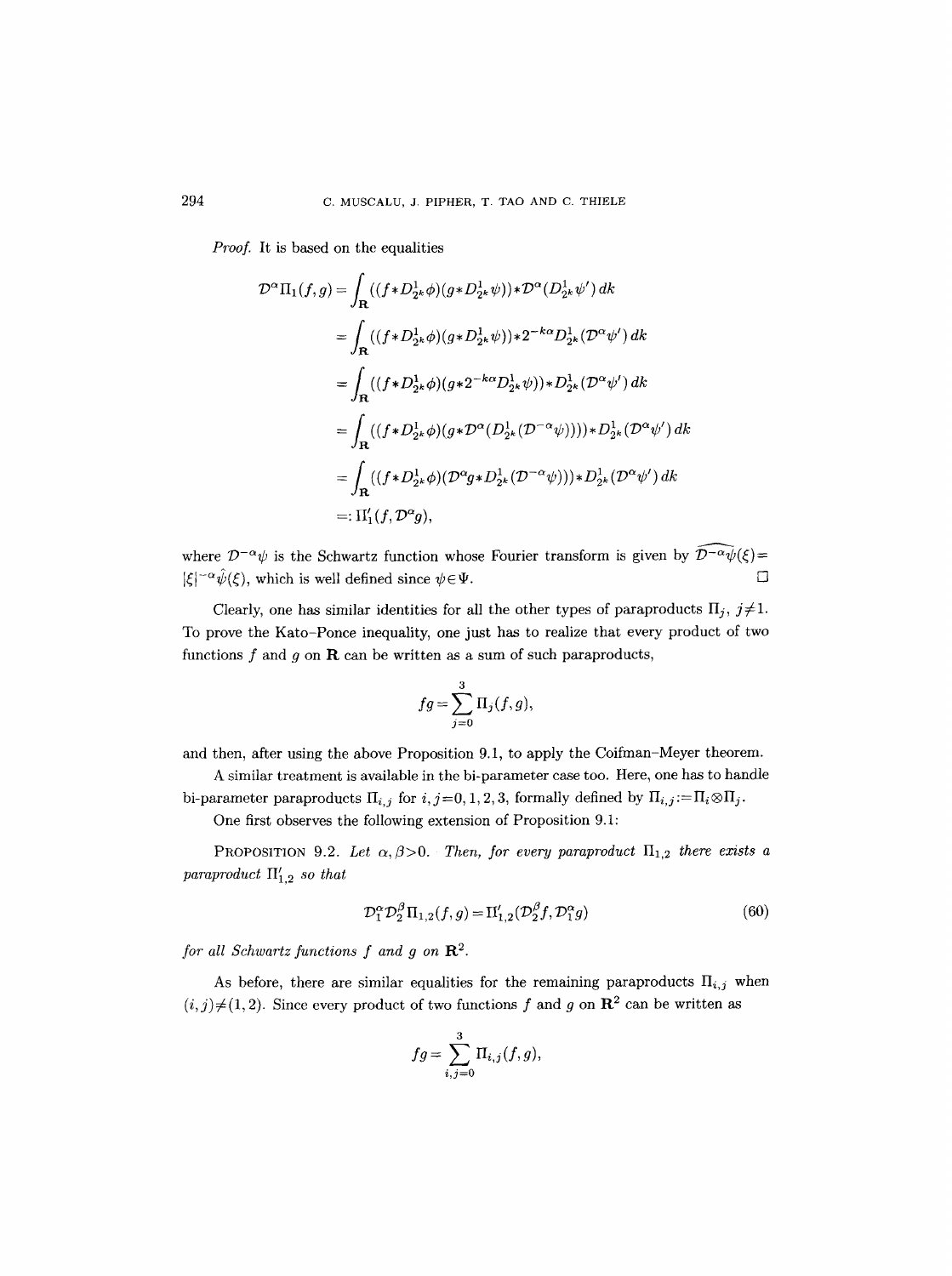everything follows from Theorem 1.1. In fact, the above argument proves that an even more general inequality holds, namely

$$
\|\mathcal{D}_{1}^{\alpha}\mathcal{D}_{2}^{\beta}(fg)\|_{r} \lesssim \|\mathcal{D}_{1}^{\alpha}\mathcal{D}_{2}^{\beta}f\|_{p_{1}}\|g\|_{q_{1}} + \|f\|_{p_{2}}\|\mathcal{D}_{1}^{\alpha}\mathcal{D}_{2}^{\beta}g\|_{q_{2}} + \|\mathcal{D}_{1}^{\alpha}g\|_{p_{4}}\|\mathcal{D}_{2}^{\beta}f\|_{q_{4}} \tag{61}
$$

$$
+ \|\mathcal{D}_{1}^{\alpha}f\|_{p_{3}}\|\mathcal{D}_{2}^{\beta}g\|_{q_{3}} + \|\mathcal{D}_{1}^{\alpha}g\|_{p_{4}}\|\mathcal{D}_{2}^{\beta}f\|_{q_{4}}
$$

whenever  $1 < p_j, q_j \le \infty$ ,  $1/p_j + 1/q_j = 1/r$  for  $j = 1, 2, 3, 4$  and  $0 < r < \infty$ .

#### **References**

- [1] AUSCHER, P., HOFMANN, S., MUSCALU, C., TAO, T. & THIELE, C., Carleson measures, trees, extrapolation, and *T(b)* theorems. *Publ. Mat.,* 46 (2002), 257-325.
- [2] CHANG, S.-Y. A. & FEFFERMAN, R., Some recent developments in Fourier analysis and HP-theory on product domains. *Bull. Amer. Math. Soc.,* 12 (1985), 1-43.
- [3] CHRIST, M. & JOURNÉ, J.-L., Polynomial growth estimates for multilinear singular integral operators. *Acta Math.,* 159 (1987), 51-80.
- [4] FEFFERMAN, C., On the divergence of multiple Fourier series. *Bull. Amer. Math. Soc.,* 77 (1971), 191-195.
- [5] FEFFERMAN, C. & STEIN, E. M., Some maximal inequalities. *Amer. J. Math.*, 93 (1971), 107-115.
- [6] FERGUSON, S. & LACEY, M., A characterization of product BMO by commutators. *Acta Math.,* 189 (2002), 143-160.
- [7] GRAFAKOS, L. & TORRES, R. H., Multilinear Calderón-Zygmund theory. Adv. Math., 165 (2002), 124-164.
- [8] JOURNÉ, J.-L., Calderón-Zygmund operators on product spaces. *Rev. Mat. Iberoamericana*, 1 (1985), 55-91.
- [9] KATO, T. & PONCE, G., Commutator estimates and the Euler and Navier-Stokes equations. *Comm. Pure Appl. Math.,* 41 (1988), 891-907.
- [10] KENIG, C.E., On the local and global well-posedness theory for the KP-I equation. Preprint, 2003.
- [11] KENIG, C.E. & STEIN, E. M., Multilinear estimates and fractional integration. *Math. Res. Lett.,* 6 (1999), 1-15.
- [12] LACEY, M. &: THIELE, C., On Calder6n's conjecture. *Ann. of Math.,* 149 (1999), 475-496.
- [13] MEYER, Y. & COIFMAN, R.R., *Ondelettes et opérateurs*, *III: Opérateurs multilinéaires.* Hermann, Paris, 1991.
- [14] MUSCALU, C., TAO, T. & THIELE, C., Multilinear operators given by singular multipliers. *J. Amer. Math. Soe.,* 15 (2002), 469-496.
- [15] -- A counterexample to a multilinear endpoint question of Christ and Kiselev. *Math. Res. Lett.,* 10 (2003), 237-246.
- $[16] L^p$  estimates for the "biest", II: The Fourier case. *Math. Ann.*, 329 (2004), 427-461.
- [17] PIPHER, J., Journé's covering lemma and its extension to higher dimensions. *Duke Math. J.*, 53 (1986), 683-690.
- [18] STEIN, E.M., *Harmonic Analysis: Real Variable Methods, Orthogonality, and Oscillatory Integrals. Princeton Math. Ser., 43. Princeton Univ. Press, Princeton, NJ, 1993.*